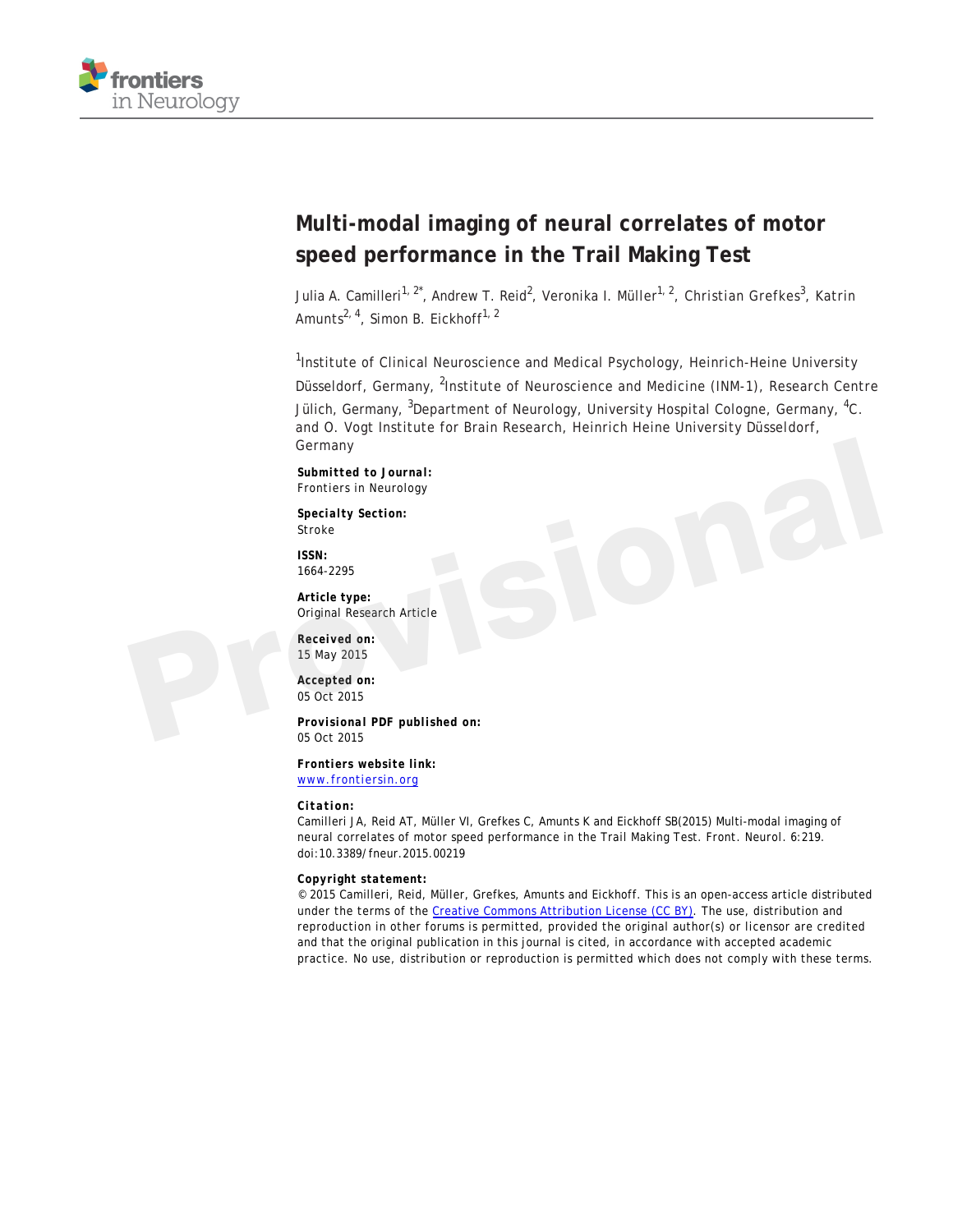This Provisional PDF corresponds to the article as it appeared upon acceptance, after peer-review. Fully formatted PDF and full text (HTML) versions will be made available soon.

Frontiers in Neurology | www.frontiersin.org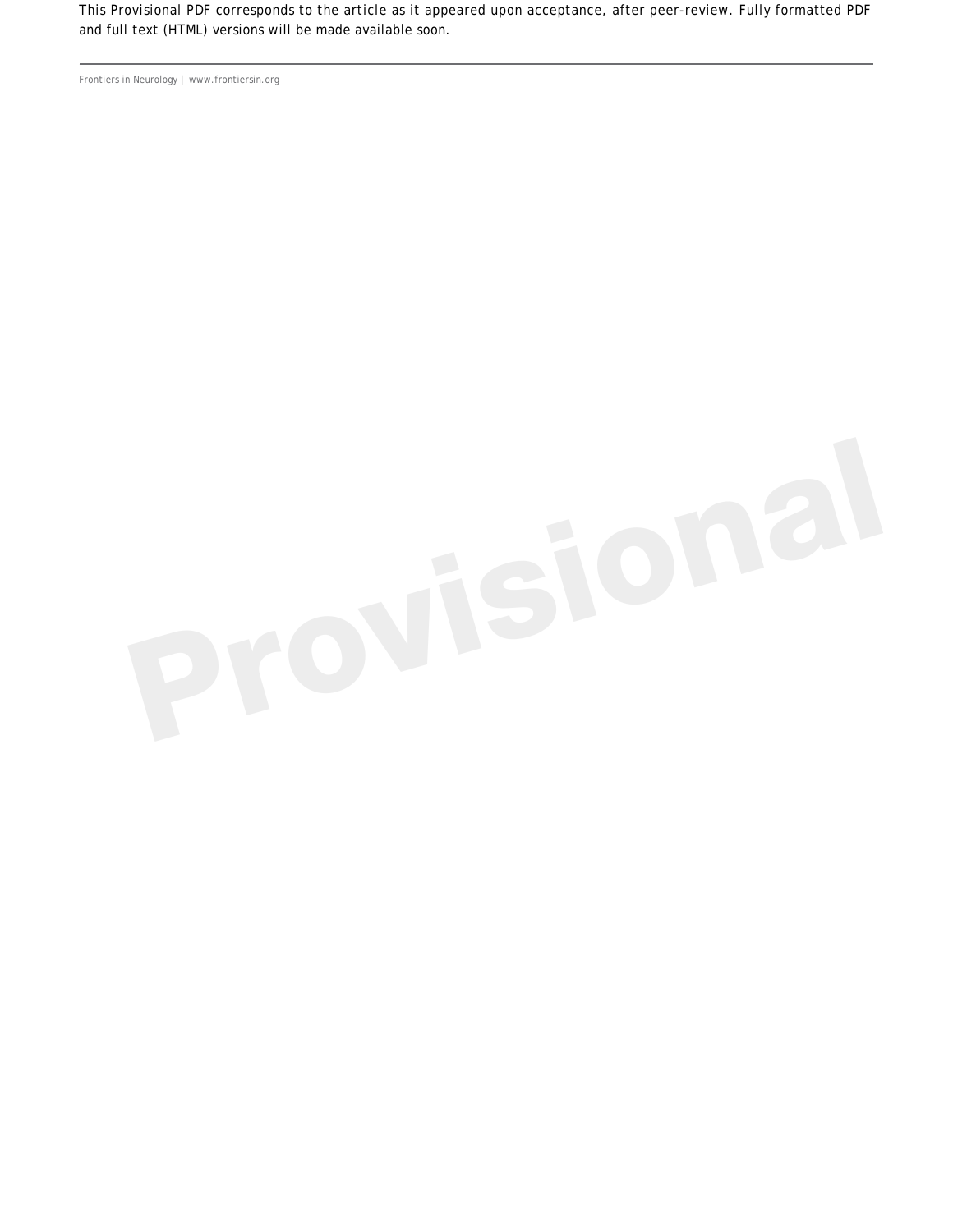# **Multi-modal imaging of neural correlates of motor speed performance in the Trail Making Test**

4 Julia A. Camilleri<sup>1,2\*</sup>, Andrew T. Reid<sup>1</sup>, Veronika I. Müller<sup>1,2</sup>, Christian Grefkes<sup>3</sup>, Katrin 5 Amunts<sup>1,4</sup>, Simon B. Eickhoff<sup>1,2</sup>

<sup>1</sup> Institute of Neuroscience and Medicine (INM-1), Research Centre Jülich, Jülich, Germany<br>
<sup>2</sup> Institute of Clinical Neuroscience and Medical Psychology, Heinrich Heine University, Düsseldorf, Germany<br>
<sup>3</sup> Department of

<sup>4</sup> C. and O. Vogt Institute for Brain Research, Heinrich Heine University, Düsseldorf, Germany

Correspondence:

 $\frac{12}{13}$ <br> $\frac{13}{14}$ 

- 14 Julia A. Camilleri<br>15 Institute of Neuros Institute of Neuroscience and Medicine,
- Research Centre Jülich,
- 17 Wilhelm-Johnen Straße,<br>18 D-52428 Jülich. German
- 18 D-52428 Jülich, Germany<br>19 i.camilleri@fz-juelich.de
- $j.camilleri@fz-juelich.de$

## **Abstract**

 The assessment of motor and executive functions following stroke or traumatic brain injury is a key aspect of impairment evaluation and used to guide further therapy. In clinical routine such assessments are largely dominated by pen-and-paper tests. While these provide standardized, reliable and ecologically valid measures of the individual level of functioning, rather little is yet known about their neurobiological underpinnings. Therefore, the aim of this study was to investigate brain regions and their associated networks that are related to upper extremity motor function, as quantified by the Motor Speed subtest of the Trail Making Test (TMT-MS). Whole brain voxel-based morphometry and whole brain tract-based spatial statistics were used to investigate the association between TMT-MS performance with gray matter volume (GMV) and white matter integrity respectively. While results demonstrated no relationship to local white-matter properties, we found a significant correlation between TMT-MS performance and GMV of the lower bank of the inferior frontal sulcus, a region associated with cognitive processing, as indicated by assessing its functional profile by the BrainMap database. Using this finding as a seed region, we further examined and compared networks as reflected by resting state connectivity, meta-analytic-connectivity modeling, structural covariance and probabilistic tractography. While differences between the different approaches were observed, all approaches converged on a network comprising regions that overlap with the multiple-demand network. Our data therefore indicates that performance may primarily depend on executive function, thus suggesting that motor speed in a more naturalistic setting should be more associated with executive rather than primary motor function. Moreover, results showed that while there were differences between the approaches, a convergence indicated that common networks can be revealed across highly divergent methods. **bstract**<br>**he** assessment of motor and executive functions following stroke or traumatic brain injury is<br>key aspect of impairment evaluation and used to guide further therapy. In clinical routine<br>ch assessments are largely

**Keywords: trail-making test, motor speed, inferior frontal sulcus, voxel-based morphometry, resting state** 

 **fMRI, meta-analytic connectivity modelling (MACM), structural covariance, probabilistic tractography** 

#### **Introduction**

 Hand motor deficits are among the most common impairments following stroke (Raghavan, 2007). As a result, post-stroke assessment of motor functions is a key aspect of patient

evaluation and is used to guide further therapy. In addition to fast but typically qualitative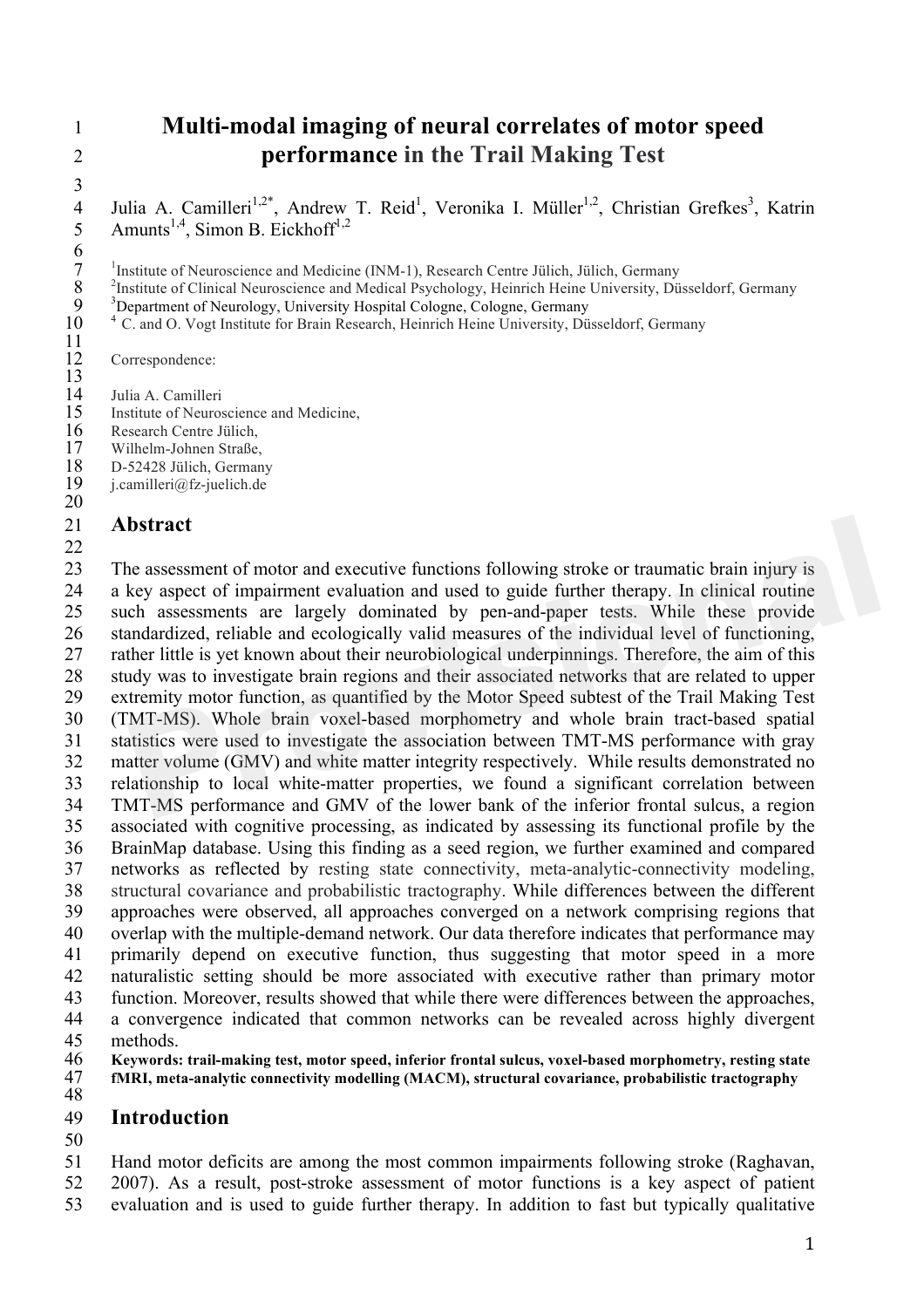clinical assessments, this often involves neuropsychological tests of coordinated hand function. In practice, such assessments are still largely dominated by pen-and-paper tests. One example of such a simple pen-and-paper test is the Motor Speed subtest of the Trail- Making Test (TMT) from the Delis-Kaplan Executive Function System (D-KEFS; Delis et al., 2001). This test measures the time that subjects take to manually trace a pre-specified trail. The Motor Speed subtest of the TMT (TMT-MS) requires the examinee to connect circles by following a dotted line, and aims to serve as a baseline measure of the motor component that should be shared by the other portions of the test. The results should thus provide information about the extent to which difficulty on the other TMT subtests probing higher, executive functions may be related to a motor deficit. However, the results of the TMT-MS cannot only be used as a baseline for other TMT subtests, but also provide information of drawing speed *per se*, and thus can be used by clinicians as an assessment of upper extremity motor function (Delis et al., 2001).

 Pen-and-paper tests such as the TMT provide standardised and reliable valid measures of the individual level of functioning; however, rather little is yet known about their neurobiological underpinnings. Therefore, one aim of the current study is to investigate brain-behaviour relationships with regard to upper extremity motor function, as quantified by the Motor Speed subtest of the TMT from the D-KEFS. Additionally, previous studies have demonstrated that while the brain can be subdivided into distinct modules based on functional and microstructural properties (reviewed in Eickhoff and Grefkes, 2011), processes such as motor function are likely to involve the efficient integration of information across a number of such specialized regions. Due to this integrative nature of the brain, most higher mental functions are likely implemented as distributed networks (Friston, 2002), and it has therefore been suggested that an understanding of how a brain region subserves a specific task should require information regarding its interaction with other brain regions (Eickhoff and Grefkes, 2011). Therefore, the current study additionally aims to investigate the networks associated with the regions we find to be related to TMT-MS performance. hile the brain can be subdivided into distinct modules based on functional and<br>icrostructural properties (reviewed in Eickhoff and Grefkes, 2011), processes such as motor<br>nection are likely to involve the efficient integra

 A number of different approaches can be employed to investigate networks associated with a particular brain region. Task-free (seed-based) resting state functional connectivity (RS-FC) refers to temporal correlations of a seed region with spatially distinct brain regions, when no task is presented (Fox and Raichle, 2007; Smith et al., 2013). Meta-analytic co-activation 87 modelling (MACM) (Eickhoff et al., 2011, Laird et al., 2013, Fox et al., 2014) investigates co-activation patterns between a seed region and the rest of the brain, by calculation of meta- analyses across many task-based fMRI experiments and paradigms stored in, e.g., the BrainMap database (Laird et al., 2009, 2011). Structural covariance (SC) is based on the correlation patterns across a population of gray matter characteristics such as volume or thickness (Albaugh et al., 2013; Lerch et al., 2006) that are thought to reflect shared mutational, genetic, and functional interaction effects of the regions involved (Alexander- Bloch et al., 2013; Evans, 2013). While having conceptual differences, these three modalities all share the goal of delineating regions that interact functionally with a particular seed region. In contrast, probabilistic tractography (PT) focuses on white matter anatomical connectivity obtained from diffusion-weighted images (DWI) by producing a measure of the likelihood that two regions are structurally connected (Behrens et al., 2003; Parker et al., 2003). Previous studies have reported convergence between RS and MACM (Cauda et al., 2011, Hoffstaedter et al., 2014; Jakobs et al., 2012), between RS and SC (He et al., 2007; Seeley et al., 2009), RS and fibre tracking (Koch et al., 2002; Greicius et al., 2009; Van den Heuvel et al., 2009; Damoiseaux and Greicius, 2009), and between RS, MACM and SC (Clos et al., 2014; Reid et al., 2015). However, striking differences among the different connectivity approaches have also been found (Clos et al., 2014; Damoiseaux and Greicius, 2009).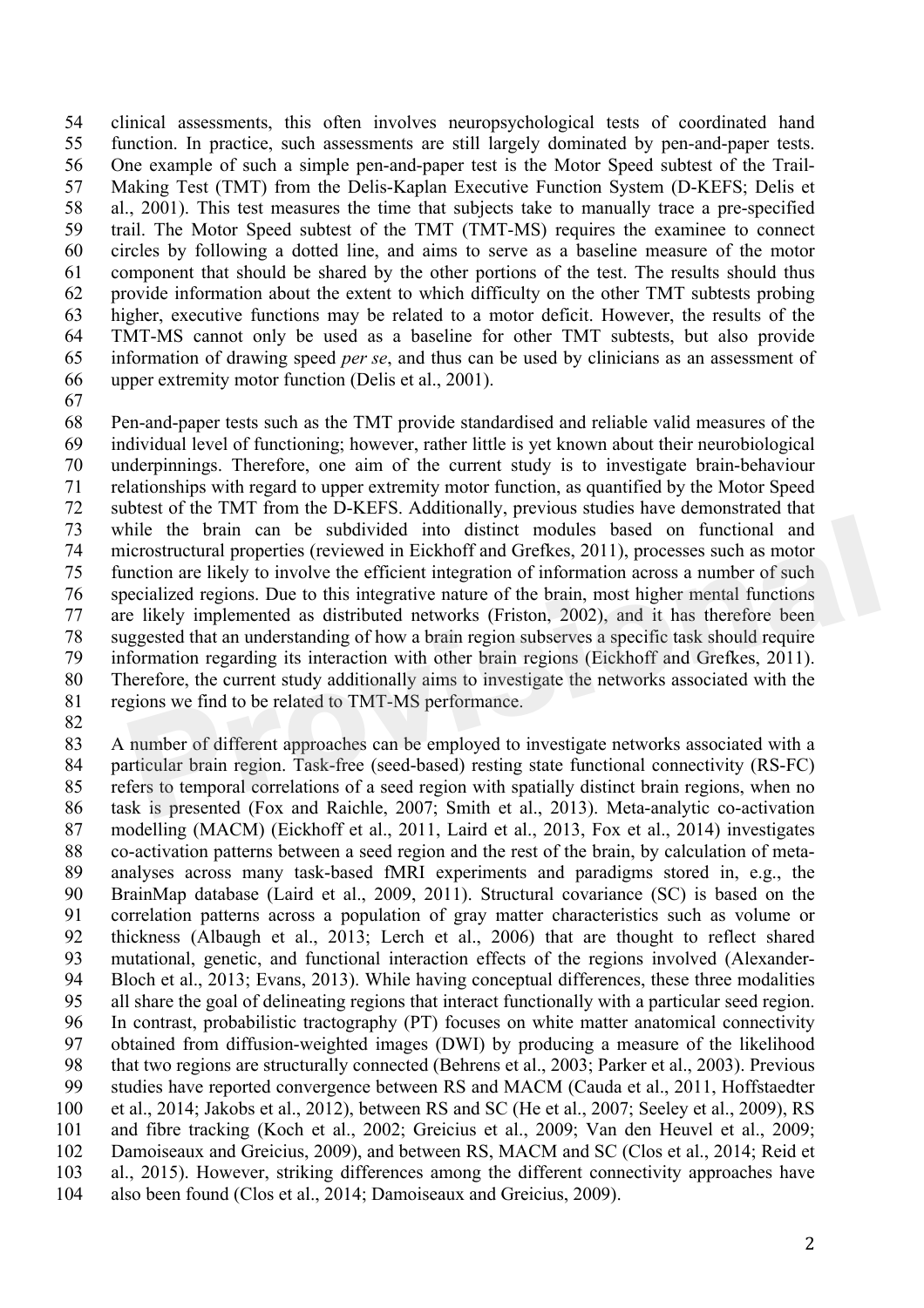In this study we first used whole brain voxel-based morphometry (VBM; Ashburner & Friston, 2000) and whole brain tract-based spatial statistics (TBSS; Smith et al., 2006) to investigate the association between TMT-MS performance with gray matter volume (GMV) and white matter integrity respectively. Using the result of these initial analyses as the seed region of interest, we further examined and systematically compared networks obtained through RS-fMRI, MACM, SC, and PT. The aim of these analyses was twofold. Firstly, we 111 sought to explore the relationship of brain morphology to a simple measure of hand motor function. Secondly, we aimed to characterize both the divergence and convergence of four unique approaches to quantifying brain connectivity.

## **Materials and methods**

## *Subjects*

 Data from the Enhanced Nathan Kline Institute – Rockland Sample (http://fcon\_1000.projects.nitrc.org/indi/enhanced, Nooner et al., 2012) was used for all analyses except for Meta-analytical connectivity modelling and functional characterization (where the BrainMap database was used). From this cohort, we used anatomical, resting-state and diffusion weighted images of subjects that had completed the TMT-MS, no current psychiatric diagnosis, a Beck Depression Inventory score (BDI) of less than 14 and did not exceed 3 standard deviations from the population mean. This resulted in a sample of 109 125 right-handed healthy volunteers between 18 and 75 years of age (mean age  $40.39 \pm 15.49$ ; 37 males). Firstly, effects of age, gender, handedness, and BDI score as known influences on hand motor speed (Kauranen and Vanharanta, 1996; Lawrie et al., 2000) were regressed out of the raw TMT-MS performance score (Fig 1A and Table 1). This resulted in an adjusted performance score, which indicated how much better or worse a subject performed than would be expected given these confounding factors (Fig 1B). The association of these adjusted scores with local GMV and white matter integrity was then tested by carrying out whole brain voxel-based morphometry (VBM) and tract-based spatial statistics (TBSS), respectively. ychiatric diagnosis, a Beck Depression Inventory score (BDI) of less than 14 and did not<br>cceed 3 standard deviations from the population mean. This resulted in a sample of 109<br>ph-handed healthy volutieres between 18 and 75

#### 

## *Delis-Kaplan Executive Function System: Trail-Making Test – Motor Speed (D-KEFS TMT-MS)*

 The D-KEFS TMT consists of five different conditions (Delis et al., 2001). For the current study, we were exclusively interested in the Motor Speed part of the test (TMT-MS), which requires participants to trace over a dotted line as quickly as possible while making sure that the line drawn touches every circle along the path. In particular, the participant is prompted to focus on speed rather than neatness but has to make sure that the line touches every circle along the path. If the line departs from the dotted line or is not correctly connected to the next circle, the participant is stopped immediately and redirected to the dotted line while keeping the stopwatch running. The scoring measure is the time (in seconds) that the participant needs to complete the task.

## *Relationship between TMT-MS performance and gray matter volume*

## *Whole brain VBM analysis*

 The association between regional GMV and individual performance (adjusted for the potentially confounding effects of age, gender, handedness, and BDI), was investigated by performing a whole-brain VBM analysis. This analysis used the anatomical T1-weighted

- images of the 109 subjects described above. These scans were acquired in sagittal orientation
- on a Siemens TimTrio 3T scanner using an MP-RAGE sequence (TR= 1900ms, TE = 2.52ms,
- 154  $TI = 900$ ms, flip angle = 9°,  $FOV = 250$ mm, 176 slices, voxel size 1 x 1 x 1 mm). Images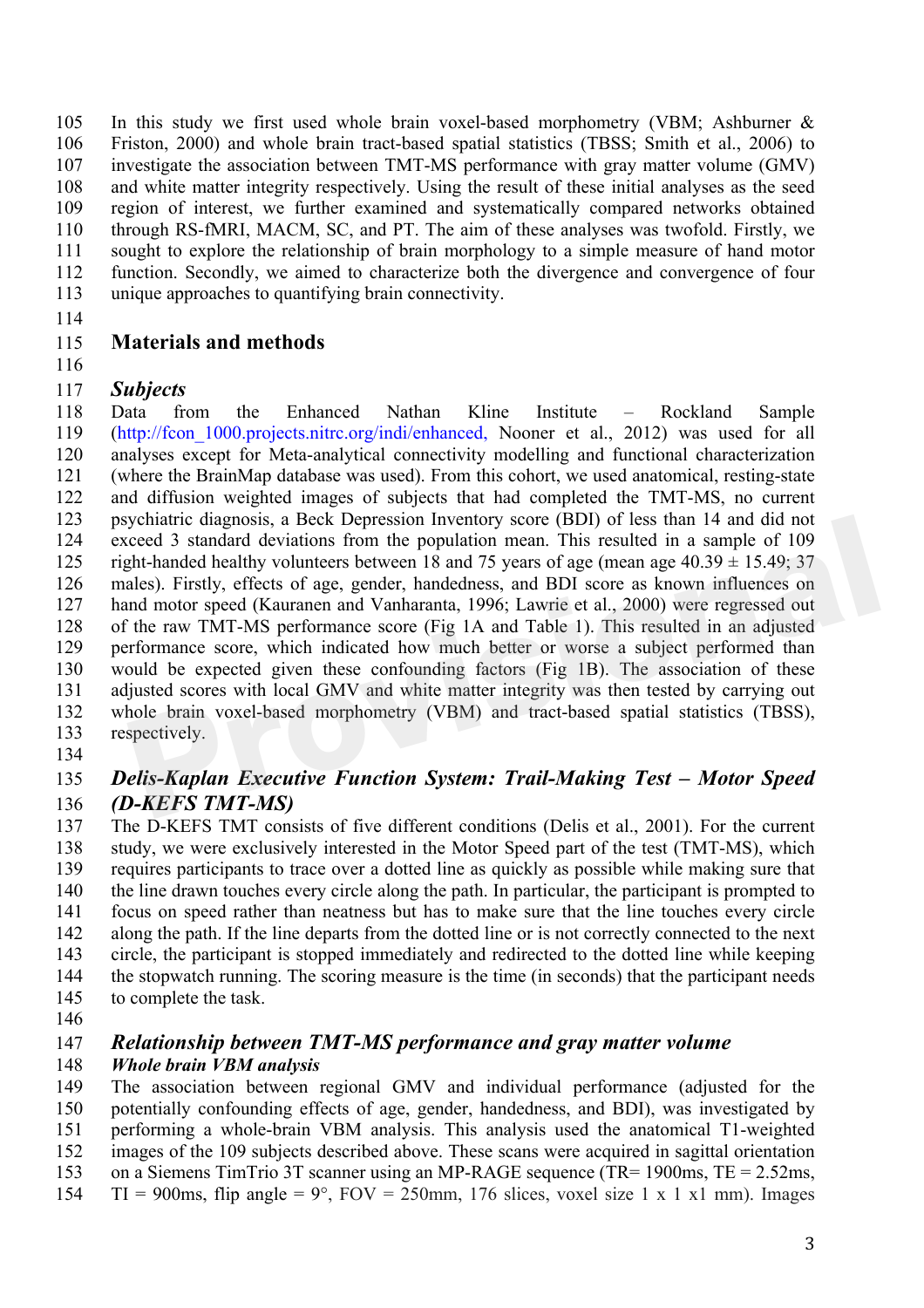were preprocessed using the VBM8 toolbox in SPM8 using standard settings, namely spatial normalization to register the individual images to ICBM-152 template space, and segmentation, wherein the different tissue types within the images are classified. The resulting normalized gray matter segments, modulated only for the non-linear components of the deformations into standard space, were then smoothed using an 8mm isotropic full-width- half-maximum (FWHM) kernel, and finally assessed for significant correlation between gray matter volume and the adjusted TMT-MS performance scores. Age, gender, BDI scores, and Edinburgh handedness inventory (EHI) scores were used as covariates together with the adjusted TMT-MS performance scores, leading to an analysis of partial correlations between GMV and TMT-MS. As we modulated the gray matter probability maps by the non-linear components only to represent the absolute amount of tissue corrected for individual brain size, we did not include total brain volume as an additional covariate in the analysis. That is, given that the correction for inter-individual differences in brain volume was applied directly to the data it was not performed (a second time) as part of the statistical model. Statistical significance using non-parametric permutation inference was assessed at *p* <0.05 (family-wise error [FWE] corrected for multiple comparisons).

#### *Whole brain TBSS analysis*

 A TBSS whole-brain analysis was performed to investigate the association between white matter volume and adjusted TMT-MS performance. Diffusion-weighted images (DWI) from the same group of 109 volunteers acquired on a 3T TimTrio Siemens scanner (137 directions,  $b=1500 \text{ s/mm}^2$  were used. Preprocessing was performed according to standard protocols using FSL (www.fmrib.ox.ac.uk/fsl). The DWI data was first corrected for head-motion and eddy-current effects of the diffusion gradients. The b0 images were averaged and skull- stripped using BET (Fagiolo et al., 2008) to create the analysis mask. Within this mask, a simple diffusion-tensor model was estimated for each voxel. Finally, non-linear deformation fields between the diffusion space and the ICBM-152 reference space were computed using FSL's linear (FLIRT) (Jenkinson & Smith, 2001; Jenkinson et al., 2002), and non-linear (FNIRT) image registration tools (Andersson et al., 2007). These allow mapping between the individual (native) diffusion space and the ICBM-152 reference space; i.e., the same space to which also the VBM and resting-state (as described below) data are also registered. The FA images were hereby normalized into standard space and then merged to produce a mean FA image. This was in turn used to generate a skeleton representing all fiber tracts common to all subjects included in the study (Smith et al., 2006, 2007). The maximal FA scores of each individual FA image were then projected onto the mean FA skeleton. This projection aims to resolve any residual alignment problems after the initial non-linear registration (Smith et al., 2007). The resulting skeleton was then used to perform a multi-covariate analysis, using age, gender, BDI scores, EHI scores, and TMT-MS scores. Statistical significance using non-193 parametric permutation inference was again assessed at  $p$ <0.05 multiple comparisons. atter volume and adjusted TMT-MS performance. Diffusion-weighted images (DWI) from<br>e same group of 109 volunteers acquired on a 3T TimTrio Siemens scanner (137 directions,<br>r=1500 s/mm<sup>2</sup>) were used. Preprocessing was perfo

#### *Seed definition and functional characterisation*

 The regions revealed by the initial VBM analysis were functionally characterized based on the Behavioral Domain meta-data from the BrainMap database (http://www.brainmap.org; Fox and Lancaster, 2002; Laird et al., 2009, 2011), using both forward and reverse inference, as performed in previous studies (Müller et al., 2013, Rottschy et al., 2013). Behavioral domains, that have been grouped for the purpose of the databse, describe the cognitive processes probed by an experiment. Forward inference is the probability of observing activity in a brain region, given knowledge of the psychological process; whereas reverse inference is the probability of a psychological process being present, given knowledge of activation in a particular brain region. The results of both the forward and reverse inferences will be defined by the number and frequency of tasks in the database. In the forward inference approach, the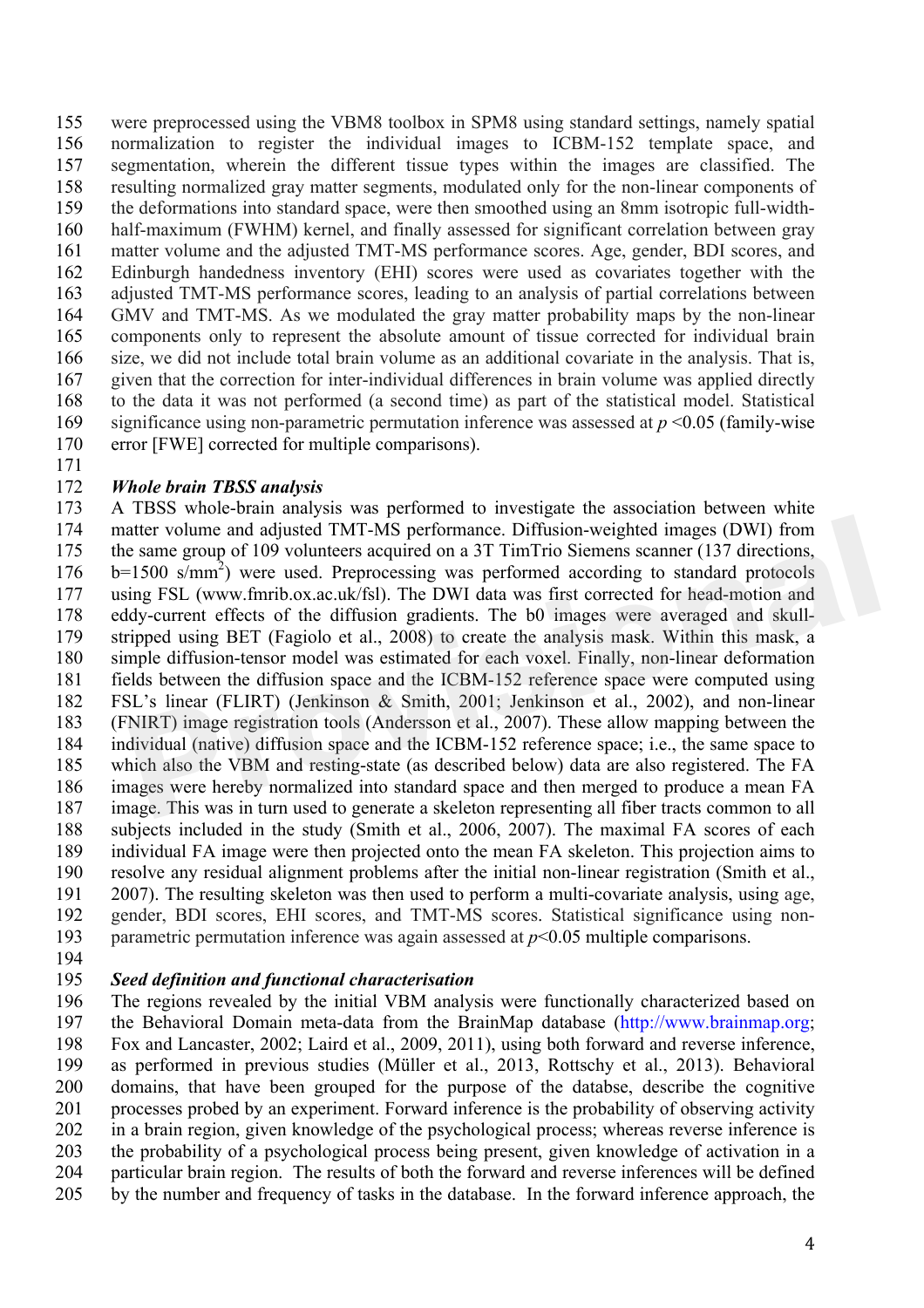functional profile was determined by identifying taxonomic labels for which the probability of finding activation in the respective region/set of regions was significantly higher than the overall (a priori) chance across the entire database. That is, we tested whether the conditional probability of activation given a particular label [P(Activation|Task)] was higher than the baseline probability of activating the region(s) in question *per se* [P(Activation)]. Significance 211 was established using a binomial test ( $p < 0.05$ , corrected for multiple comparisons using false discovery rate (FDR)). In the reverse inference approach, the functional profile was determined by identifying the most likely behavioral domains, given activation in a particular region/set of regions. This likelihood P(Task|Activation) can be derived from P(Activation|Task) as well as P(Task) and P(Activation) using Bayes' rule. Significance (at p < 0.05, corrected for multiple comparisons using FDR) was then assessed by means of a chi-squared test.

#### *Multi-modal connectivity analyses*

 Multi-modal connectivity analyses were used to further characterize the results from the initial VBM analysis. In particular, we investigated; (1.) resting-state functional connectivity (RS-FC), inferred through correlations in the BOLD signal obtained during a task-free, endogenously controlled state (Fox and Raichle, 2007; Smith et al., 2013); (2.) meta-analytic co-activation modeling (MACM), revealing co-activation during the performance of external task demands (Eickhoff et al., 2011; Laird et al., 2013); (3.) structural covariance (SC), identifying long-term coordination of brain morphology (Evans et al, 2013); and (4.) probabilistic fibre tracking, providing information about anatomical connectivity by measuring the anisotropic diffusion of water in white matter tracts (Behrens et al., 2003; Parker et al., 2003). activation incouring (interesting constrained the selection of the selection of the selection of the tal., 2011; Laird et al., 2013); (3.) structural covariance (SC), entifying long-term coordination of brain morphology (E

- All the analyses were approved by the local ethics committee of the Heinrich Heine University Düsseldorf.
- 

#### *Task-independent functional connectivity: Resting-state*

 A seed-based resting state (RS) analysis was used to investigate the task-independent functional connectivity of the seed region (Fox and Raichle, 2007; Smith et al., 2013). RS fMRI images of the 109 subjects described above were used. During the RS acquisition, subjects were instructed to not think about anything in particular but not to fall asleep. Images were acquired on a Siemens TimTrio 3T scanner using blood-oxygen-level-dependent 239 (BOLD) contrast [gradient-echo EPI pulse sequence,  $TR = 1.4$  s,  $TE = 30$ ms, flip angle = 65°, 240 voxel size =  $2.0x2.0x2.0$  mm, 64 slices (2.00mm thickness)].

 Data was processed using SPM8 (Wellcome Trust Centre for Neuroimaging, London, http://www.fil.ion.ucl.ac.uk/spm/software/spm8/). The first four scans were excluded prior to further analyses and the remaining EPI images were then corrected for head movement by affine registration which involved the alignment to the initial volumes and then to the mean of all volumes. No slice time correction was applied. The mean EPI image for each subject was then spatially normalised to the ICBM-152 reference space by using the "unified segmentation" approach. (Ashburner and Friston, 2005). The resulting deformation was then applied to the individual EPI volumes. Furthermore, the images were smoothed with a 5-mm FWHM Gaussian kernel so as to improve the signal-to-noise ratio and to compensate for residual anatomic variations. The time-series of each voxel were processed as follows: Spurious correlations were reduced by excluding variance that could be explained by the following nuisance variables: i) the six motion parameters derived from the re-alignment of the image; ii) their first derivatives; iii) mean gray matter, white matter and CSF signal. All nuisance variables entered the model as both first and second order terms. The data was then band-pass filtered preserving frequencies between 0.01 and 0.08 Hz. The time-course of the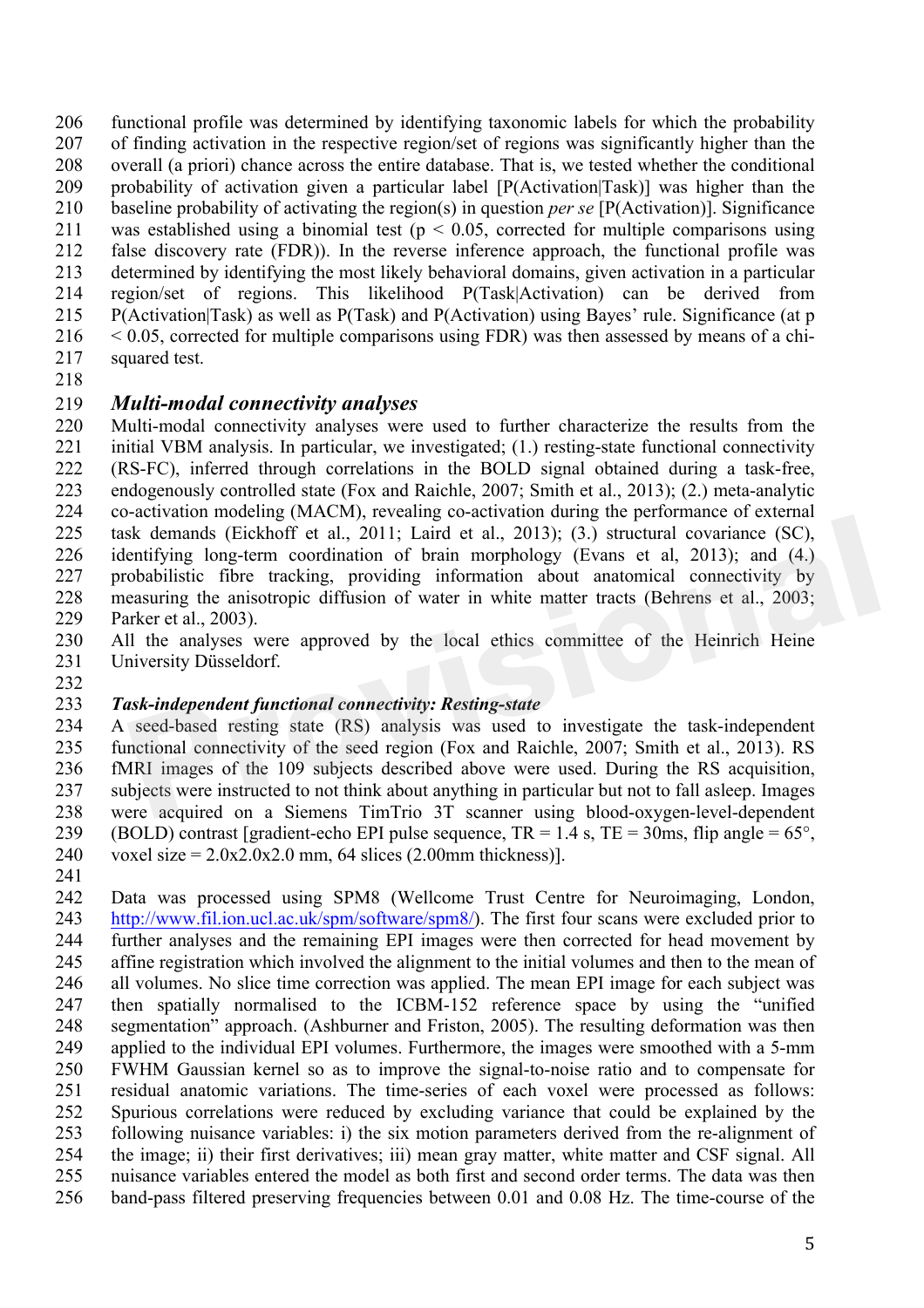seed was extracted for every subject by computing the first eigenvariate of the time-series of all voxel within the seed. This seed time course was then correlated with the time-series of all the other gray matter voxels in the brain using linear (Pearson) correlation. The resulting correlation coefficients were transformed into Fisher's z-scores and tested for consistency across subjects by using a second-level ANOVA including age, gender, BDI scores and EHI scores as covariates of no interest. Results were corrected for multiple comparisons using threshold-free cluster enhancement, a method that has been suggested to improve sensitivity and provide more interpretable output than cluster-based thresholding (TFCE; Smith and 265 Nichols, 2009), and FWE-correction at  $p < 0.05$ .

#### *Task-dependent functional connectivity: Meta-analytic connectivity modelling*

 The whole-brain connectivity of the seed was characterised using a task-dependent approach by carrying out meta-analytic connectivity modelling (MACM). This method looks at functional connectivity as defined by task activation from previous fMRI studies and benefits from the fact that a large number of such studies are normally presented in a highly standardised format and stored in large-scale databases (Fox et al., 2014). Thus, MACM is based on the assessment of brain-wise co-activation patterns of a seed region across a large number of neuroimaging experiment results (Eickhoff et al., 2011). All experiments that activate the particular seed region are first identified and then used in a quantitative meta- analysis to test for any convergence across all the activation foci reported in these experiments (Fox et al., 2014). Any significant convergence of reported foci in other brain regions as the seed were considered to indicate consistent co-activation with the seed. For this study, we used the BrainMap database to identify studies reporting neural activation within our seed region (http://www.brainmap.org; Laird et al., 2009). A co-ordinate based meta- analysis was then used to identify consistent co-activations across the experiments identified by using Activation Likelihood Estimation (ALE) (Eickhoff et al., 2009, 2012; Turkeltaub et al., 2012). This algorithm treats the activation foci reported in the experiments as spatial probability distributions rather than single points, and aims at identifying areas that show convergence across experiments. The results were corrected using the same statistical criteria as for the resting-state imaging data, i.e., using threshold-free cluster enhancement (TFCE; 287 Smith and Nichols, 2009) and FWE-correction at  $p < 0.05$ . alysis to test for any convergence across all the activation foci reported in these<br>periments (Fox et al., 2014). Any significant convergence of reported foci in other brain<br>gions as the seed were considered to indicate c

#### *Structural Covariance*

 Structural Covariance (SC) was used to investigate the pattern of cortical gray matter morphology across the whole brain by measuring the correlations of GMV, obtained through VBM, between different regions. This method assumes that such morphometric correlations carry some information about the structural or functional connectivity between the regions involved (Alexander-Bloch et al., 2013; Evans, 2013; He et al., 2007; Lerch et al., 2006). SC analysis was performed using the GMV estimates obtained from the VBM pipeline, as described above. Following preprocessing of the anatomical images, we first computed the volume of the seed region by integrating the (non-linear) modulated voxel-wise gray matter probabilities of all voxels of the seed, which was then used as our covariate of interest for the group analysis. A whole-brain general linear model (GLM) analysis was applied using the GMV of the seed, along with the same additional covariates (of no interest) as for the RS-FC analysis. The results were corrected using the same statistical criteria as for the other connectivity modalities, i.e., using threshold-free cluster enhancement (TFCE; Smith and 303 Nichols, 2009) and FWE-correction at  $p < 0.05$ .

#### *Probabilistic Tractography*

 Probabilistic tractography (PT) was used to investigate white matter anatomical connectivity from our seed region to the rest of the brain. The PT analysis was performed based on the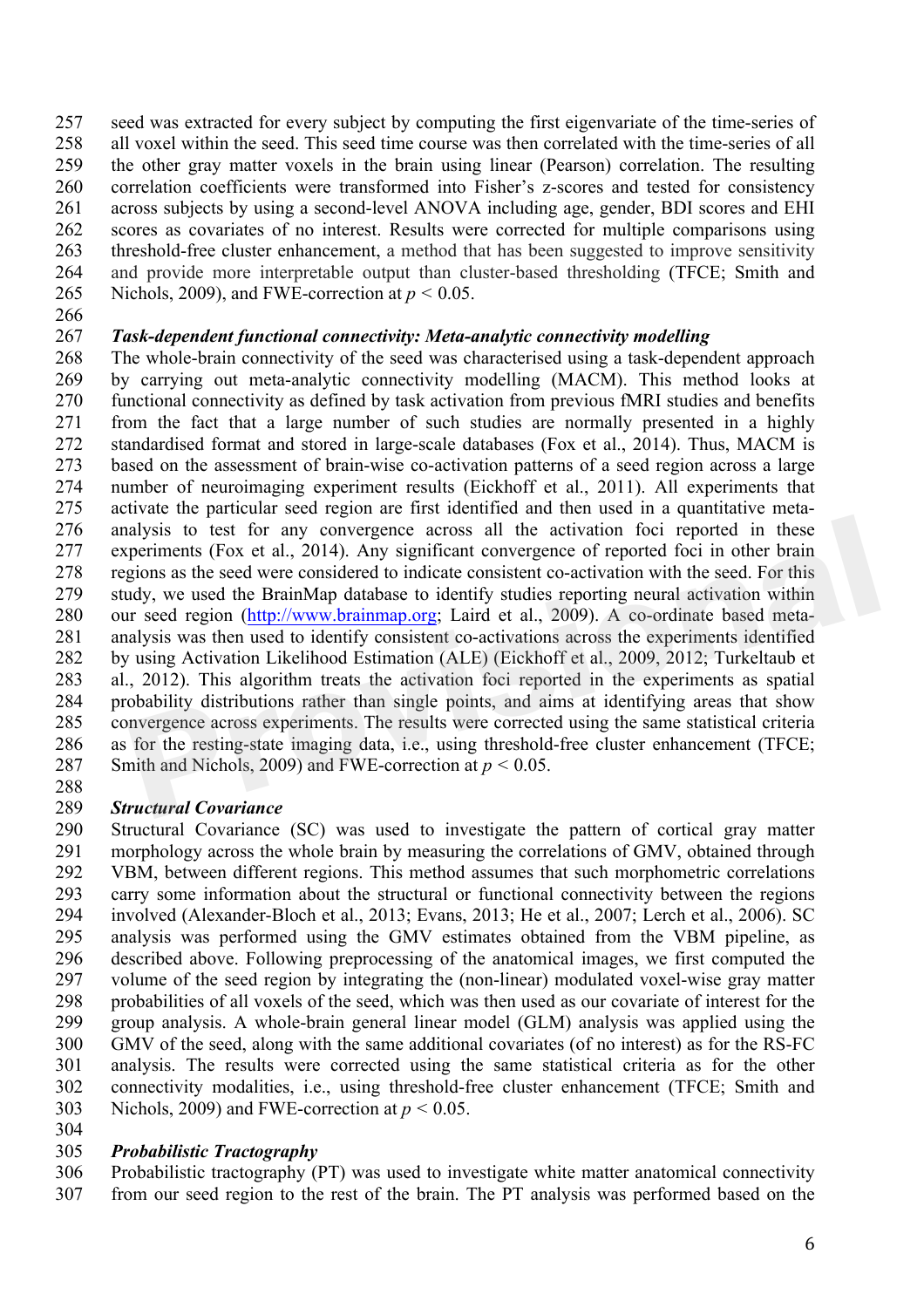same DWI as used for the TBSS analysis using the Diffusion Toolbox FDT implemented in FSL (Behrens et al., 2003; Smith et al., 2004). Fibre orientation distributions in each voxel were estimated according to Behrens et al. (2007), i.e., using the BEDPOSTX crossing fiber model. Linear and subsequent non-linear deformation fields between each subject's diffusion space and the MNI152 space as the location of the seeds and subsequent output were computed using the FLIRT and FNIRT tools, respectively. For PT, 100 000 samples were generated for each seed voxel and the number of probabilistic tracts reaching each location of a cortical gray matter. Importantly, we did not investigate the number of tracts reaching specific ROIs, but rather analysed the number of tracts reaching each gray matter voxel of the ICBM-152 template. The distance of each target (i.e., whole-brain gray matter) voxel from the seed voxel was computed using the ratio of the distance-corrected and non-corrected trace counts (cf. Caspers et al., 2011). This allowed us to address a limitation of structural connectivity profiles generated by probabilistic tractography, namely the fact that trace counts show a strong distance-dependent decay. That is, voxels close to the region of interest will inevitably feature higher connectivity values than even well-connected distant ones. These effects were adjusted by referencing each voxel's trace count to the trace counts of all others gray matter voxels in the same distance (with a 5-step, i.e., 2.5 mm, tolerance) along the fiber tracts (for a detailed description see Caspers et al., 2011). We thus replaced each trace count by a rank-based z-score indicating how likely streamlines passed a given voxel relative to the distribution of trace counts at that particular distance. The ensuing images were tested for consistency across subjects by using a second-level ANOVA. Results were corrected using the same statistical criteria as for the other connectivity modalities, i.e., using threshold-free cluster enhancement (TFCE; Smith and Nichols, 2009) and FWE-correction at p < 0.05.

#### *Comparison of connectivity measures*

 The similarities and differences amongst all the different connectivity maps were compared and contrasted. The overlap between all the four thresholded connectivity maps (RS, MACM, SC and PT) was computed using a minimum statistic conjunction (Nichols et al., 2005), in order to identify *common connectivity* with the seed across the different modalities. This was done by computing the conjunction between the maps of the main effects for each of the modalities. An additional minimal conjunction analysis was also performed across the three modalities used to investigate gray-matter regions, namely, RS, MACM and SC. Furthermore, we looked at *specifically present connectivity* for each of the modalities. *Specifically present connectivity* refers to regions that were connected with the seed in one modality but *not* in the other three (cf. Clos et al., 2014). This was assessed by computing differences between the connectivity map of the first modality and those of the other three respectively. Then a conjunction of these three difference maps was performed. For example, the *specifically present connectivity* for MACM was assessed by computing the difference between the MACM map and the RS map in conjunction with the difference between the MACM map and the SC map and the difference between the MACM map and the PT map.. Conversely, *specifically absent connectivity* was investigated by computing differences between one modality and the other three in order to identify regions that were present in the latter three modalities but not in the former. A conjunction of these difference maps was then performed. For example, the *specifically absent connectivity* for MACM was assessed by computing the difference between the RS and MACM maps in conjunction with the difference between the SC and MACM maps and the difference between PT and MACM.. All resulting maps were additionally thresholded with a cluster extent threshold of 100 voxels. stribution of trace counts at that particular distance. The ensuing images were tested for msistency across subjects by using a second-level ANOVA. Results were corrected using e same statistical criteria as for the other

 Finally, the resulting *common connectivity*, *specifically present connectivity* and *specifically absent connectivity* networks were functionally characterised based on the Behavioural Domain data from the BrainMap database as previously described for the seed region.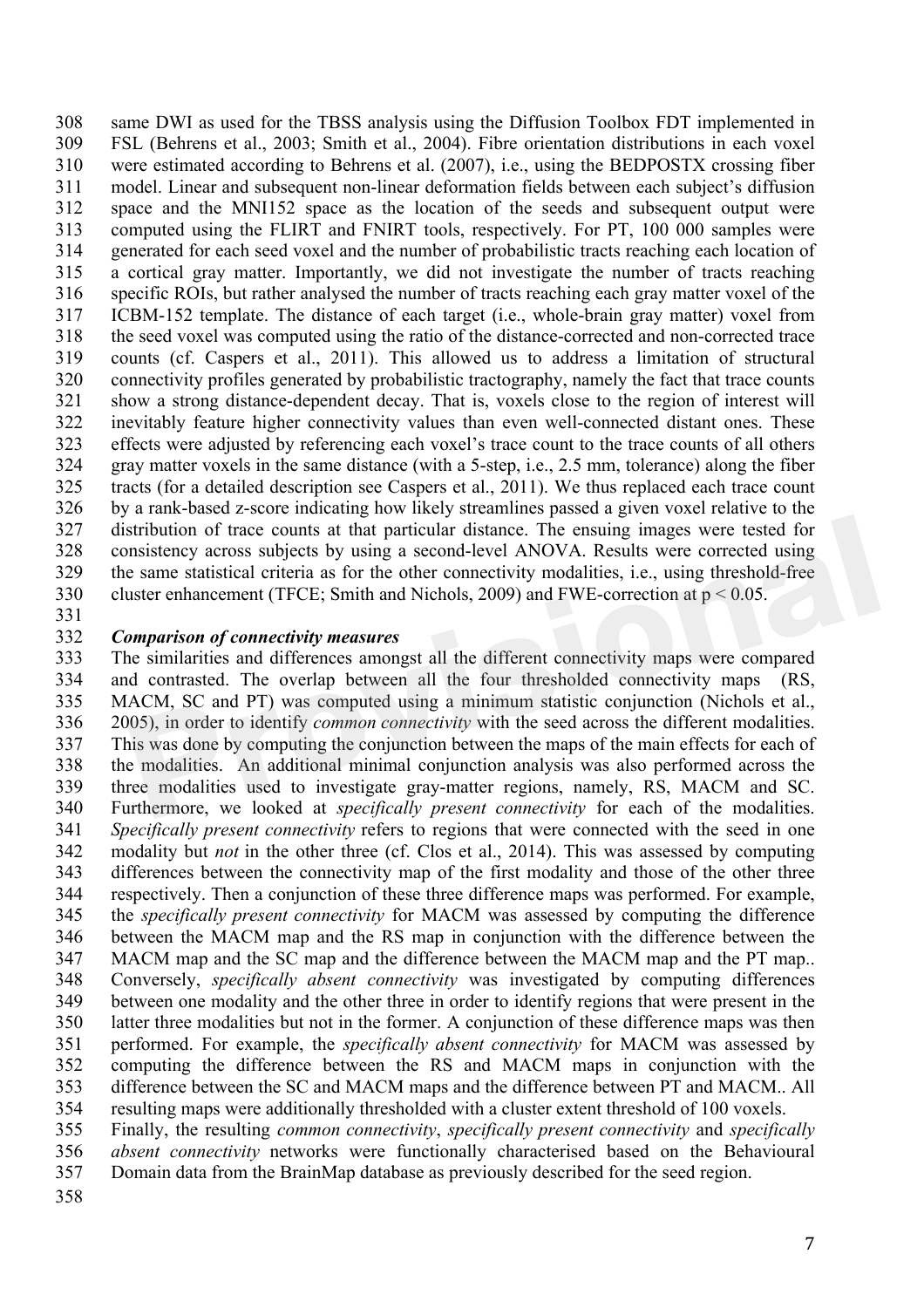## **Results**

## *Relationships between TMT-MS performance and brain structure: Whole-brain VBM and TBSS analyses*

 The whole brain VBM analysis revealed a significant negative correlation between the adjusted TMT-MS score and the GMV of a region in the lower bank of the left inferior frontal sulcus (IFS) Fig. 2A). Since the TMT-MS score refers to task completion time, this negative correlation indicates that better performance was associated with higher gray matter volume in this region (Fig. 2B).

 The functional profile (based on the BrainMap database) of this region showed a significant 371 association with cognition, specifically reasoning, at  $p < 0.05$  (Fig.3).

 The tract-based spatial statistics (TBSS) analysis of white-matter associations did not yield any significant results.

## *Connectivity of the IFS*

 Whole-brain connectivity of the region showing a significant association with TMT-MS 378 performance was mapped using resting-state functional connectivity (RS), meta-analytic<br>379 connectivity modelling (MACM) structural covariance (SC) and probabilistic tractography connectivity modelling (MACM), structural covariance (SC) and probabilistic tractography (PT). Both similarities and differences amongst all the different connectivity maps were observed. 

## *Converging connectivity*

 Connectivity of the IFS seed, as revealed through RS-FC, MACM, SC and PT analyses, included a number of distinct brain regions (Fig. 4). Investigation of common regions interacting with the IFS across the different connectivity modalities (calculated through a minimum statistical conjunction analysis across the four thresholded connectivity maps) revealed convergence in the left inferior frontal gyrus extending into the left IFS. An additional cluster was observed in the right Brodmann Area 45 (Fig. 5A and Table 2). Functional characterization of this network found across all four connectivity approaches indicated an association with processes related to language, including semantics, phonology and speech.. Additionally, associations with working memory and reasoning were also revealed (Figure 5B). On the other hand, a conjunction across the modalities used to investigate gray-matter regions (RS-FC, MACM and SC) resulted in a broader convergence including clusters in the inferior frontal gyrus bilaterally extending into the precentral gyrus, together with clusters in the middle cingulate cortex, middle orbital gyrus, and insula lobe of the left hemisphere (Fig. 6). Hote-brain connectivity of the region showing a significant association with TNT-NIS<br>
reformance was mapped using resting-state functional connectivity (RS), meta-analytic<br>
metetivity modelling (MACM), structural covarianc

 

## *Specifically present connectivity for each modality*

 In the next step, we looked at the connectivity effects that were present in one modality but not in the other three (Fig. 7A and Table 3).

 For RS-FC, we found specific connectivity between the seed region and bilaterally in the inferior parietal lobule, inferior frontal gyrus (pars opercularis and pars triangularis), middle frontal gyrus, inferior temporal gyrus, middle orbital gyrus and supramarginal gyrus. Additionally, areas in the right inferior frontal gyrus (p. orbitalis), cerebellum, superior orbital gyrus, middle occipital gyrus, and angular gyrus were also revealed by RS-FC. Moreover, specific RS-FC connectivity was found in areas of the left superior parietal lobule (Fig. 7A in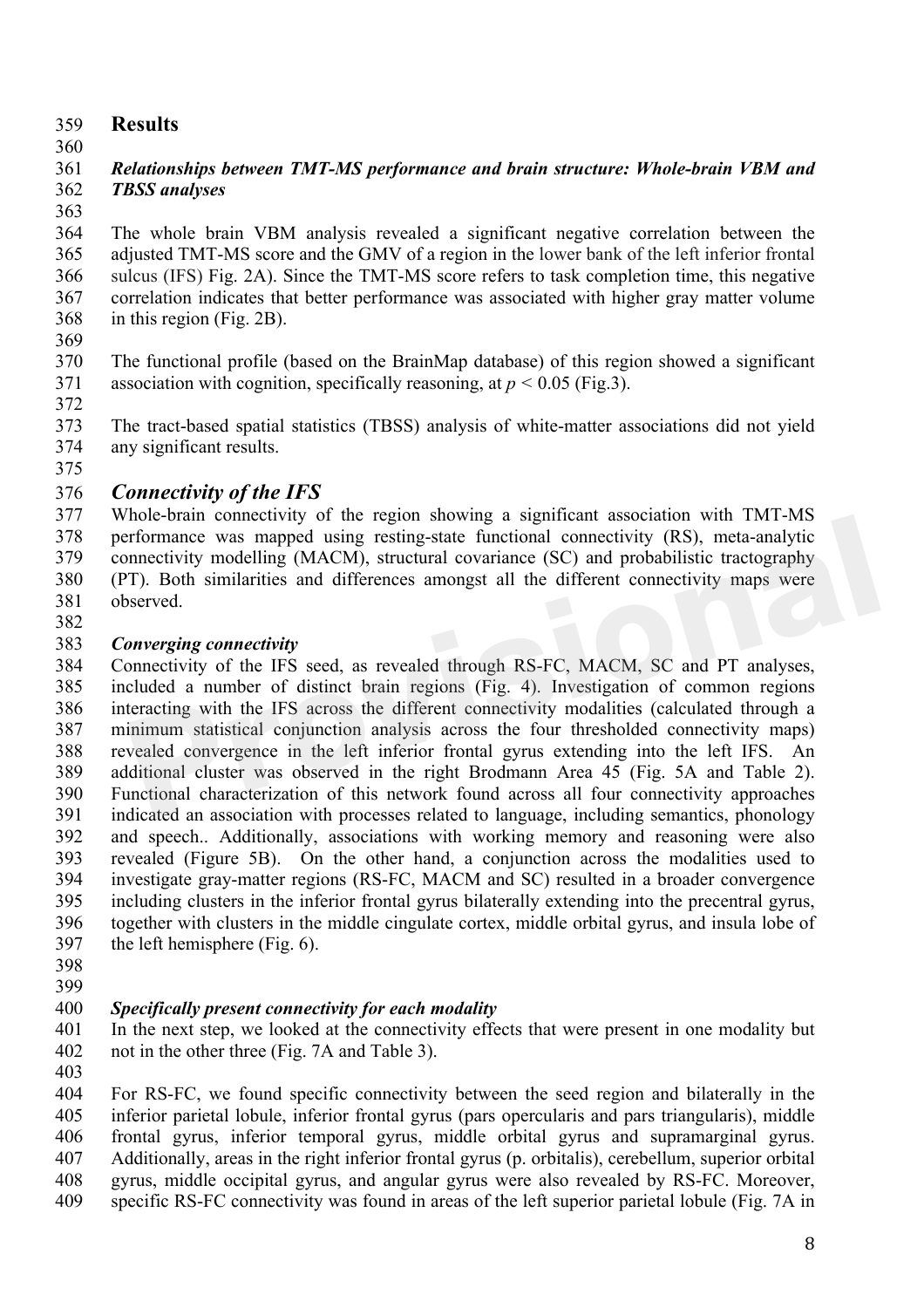red). When functionally characterized using the BrainMap meta-data (Fig. 7B in red) the components of this network were found to be mainly associated with cognitive functions, including working memory, attention, and action inhibition. In addition, fear was also found to be associated with this network.

 Connectivity exclusively found using MACM was only observed in one region in the left hemisphere, namely in the insula lobe and adjacent inferior frontal gyrus (p. triangularis), in an area slightly more posterior position to that found in RS-FC (Fig 7A in green). This region was found to be mainly associated with language functions, namely semantics, speech and speech execution. Moreover, functions such as pain perception and music were also found to be related (Fig. 7B in green).

 Connectivity specific to SC was observed in the bilateral superior medial gyrus, temporal pole, superior temporal gyrus, Heschl's gyrus, rolandic operculum, supplementary motor area, superior and middle frontal gyri (more anterior to the effect found in RS-FC), inferior frontal gyrus (p. orbitalis) (inferior to the area found in RS-FC on the right hemisphere) and middle orbital gyrus (bilaterally more anterior to the RS-FC effect). In the right hemisphere, specifically present SC connectivity included areas in the anterior cingulate cortex, insula lobe, middle temporal gyrus, supramarginal gyrus (more inferior to the area found in RS-FC), medial temporal pole, superior and inferior parietal lobules (the latter being more inferior to the area found in RS-FC) and superior orbital gyrus (more anterior to RS-FC specific connectivity in the same region). Additional connectivity was also observed in the left rectal gyrus, and left precentral gyrus (Fig. 7A in blue). This network was found to be mainly functionally associated with functions related to emotion (fear, disgust and sadness) and perception (audition and pain) (Fig. 7B in blue). edial temporal pole, superior and inferior parietal lobules (the latter being more inferior to<br>e area found in RS-FC) and superior orbital gyrus (more anterior to RS-FC specific<br>nnectivity in the same region). Additional c

 The network specifically present for PT was found to be mainly functionally associated with functions related to emotion and pain. Additionally, functions such as action execution and action imagination were also found to be related (Fig 7A and 7B in yellow).

#### *Specifically absent connectivity for each modality*

 Additionally, we looked at connectivity that was specifically absent in each modality, i.e., regions for which connectivity was absent in a particular modality but was observed in the other three (Fig. 8A, Table 4). No regions were found to be specifically absent for the RS-FC modality. In contrast, for MACM we found specifically absent connectivity with areas of the left middle and inferior frontal gyri (p. triangularis) (Fig. 8A in green). These regions were found to be functionally associated with cognitive functions, namely working and explicit memory but also with phonology, semantics and syntax (Fig. 8B in green).

 Conversely, for SC specifically absent connectivity was found for an area in the left precentral gyrus (Fig. 8A in blue, Table 4). This region was in turn found to be mainly functionally associated with language related functions (phonology, semantics, speech and syntax) together with working memory (Fig. 8B in blue).

 Connectivity specifically absent for PT was was also found to be functionally associated with language related functions (phonology, semantics and speech) together with working memory, reasoning and attention (Fig. 8A and 8B in yellow).

## **Discussion**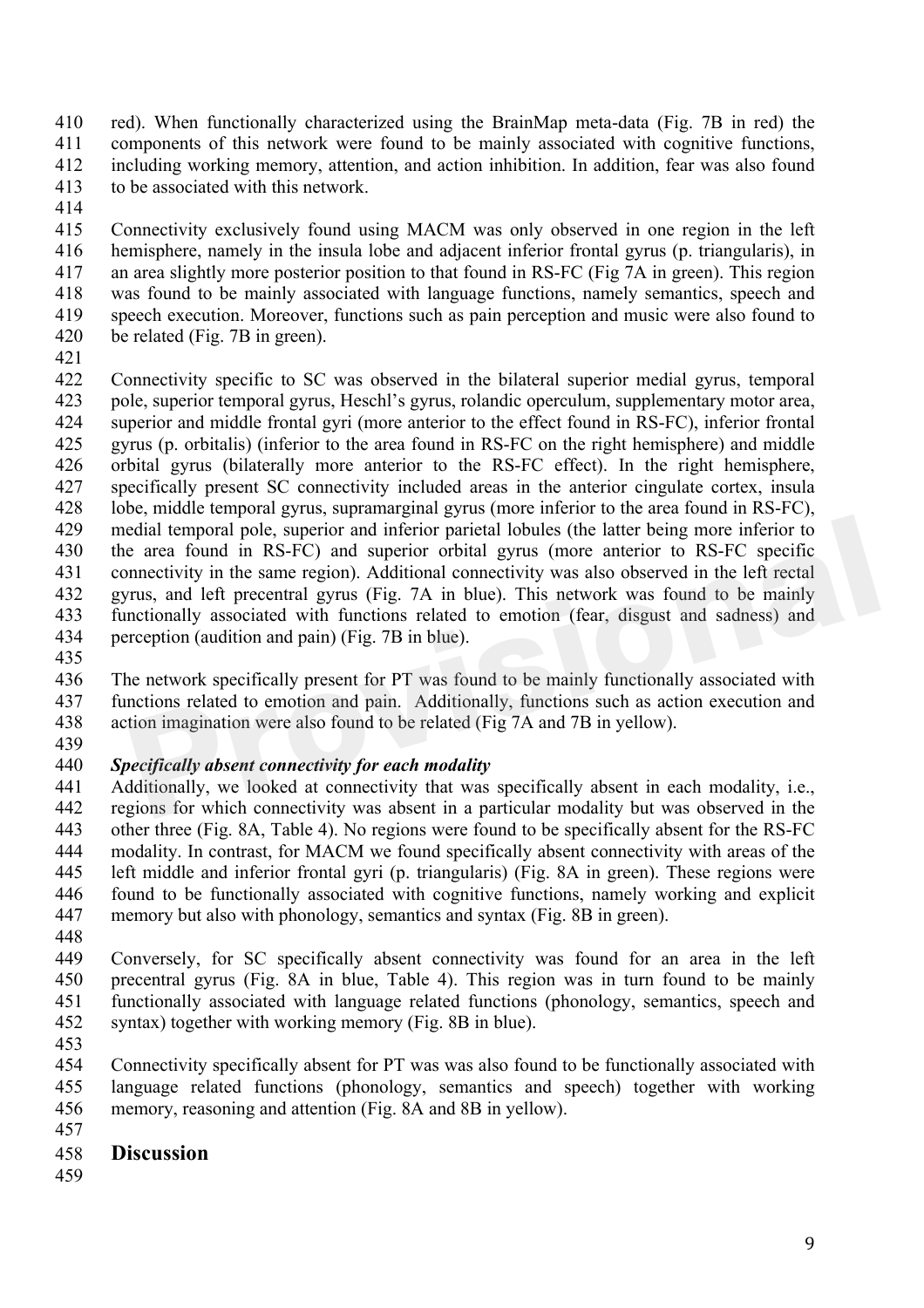The aim of this study was to employ a multimodal approach to investigate the regions and associated networks related to upper extremity motor function, as quantified by the Motor Speed subtest of the Trail Making Test. In a first step, we therefore correlated local GMV with performance in motor speed. This analysis revealed a significant correlation between TMT-MS performance and GMV in a small region in the inferior frontal sulcus (IFS), which was functionally characterized as being involved in cognitive tasks. In turn, the TBSS analysis of local WM associations yielded no significant result. We then further investigated the connectivity of the left IFS seed using a multi-modal approach. Functional interactions with other gray-matter regions and white-matter structural connections were assessed using RS-FC, MACM, SC and PT approaches. The networks that emerged revealed both similarities and differences between the different modalities. A conjunction analysis between the four connectivity approaches was used to delineate a core network. Further analyses were used to investigate connectivity patterns specific to each of the modalities.

#### *Relationships between TMT-MS performance and brain structure*

 In this study, we found TMT-MS performance to be specifically related to the local brain volume of a region in the lower bank of the left IFS. That is, across subjects better performance (lower completion time) was associated with higher GMV in this cluster. The left IFG, including IFS, has been formerly described as part of a multiple-demand system responsible for multiple kinds of cognitive demand, in which goals are achieved by assembling a series of sub-tasks, each separately defined and solved (Duncan, 2010). An objective definition of this "multi-demand network" has recently been proposed by Müller et al. (2014) based on a conjunction across three large-scale neuroimaging meta-analyses to identify regions consistently involved in sustained attention (Langner and Eickhoff 2013), working memory (Rottschy et al., 2012), and inhibitory control (Cieslik et al., 2015). Importantly, the IFS location identified in the current study was found to be part of this multi- demand network, indicating that TMT-MS performance is related to brain structure in a region involved in executive rather than motor functions. This association between certain aspects of motor performance and cognitive or executive functions has already been suggested in earlier studies (Diamond, 2000; Rigoli, 2012). sponsible for multiple kinds of cognitive demand, in which goals are achieved by<br>sembling a series of sub-tasks, each separately defined and solved (Duncan, 2010). An<br>igective definition of this "multi-demand network" has

 At first glance, these results contradict the intention of the TMT-MS to measure motor speed, and to serve as a baseline measure for higher, executive aspects of the test (Delis et al., 2001). However, one may argue that since subjects are given specific instructions to follow a dotted line while making sure that the line drawn touches every circle along the path, the accurate completion of this task should in fact draw heavily on executive control processes. It may hence not surprise that performance in a task requiring a relatively high degree of executive motor control and attention is related to a structure that is part of the multi-demand network involved in executive functions (Duncan, 2010). In turn there was no significant association between performance and GMV in cortical or subcortical motor structures as may have been expected. In this context, it must be noted that adequate hand motor abilities are a necessary prerequisite for performing the TMT-MS test successfully; i.e., subjects have to be able to use their hand to draw the required lines. Hence, the reliance of TMT-MS completion on an intact cortical and subcortical motor system is obvious. What we found, however, is that performance (i.e., the speed at which the task is completed) may seem to primarily depend on executive rather than more basic motor control processes. Does this contradict the assumption that the TMT-MS test is a baseline measure of motor speed? Not necessarily, but rather, given our findings, we would argue that motor speed in a more naturalistic setting should be more strongly associated with executive rather than primary motor function.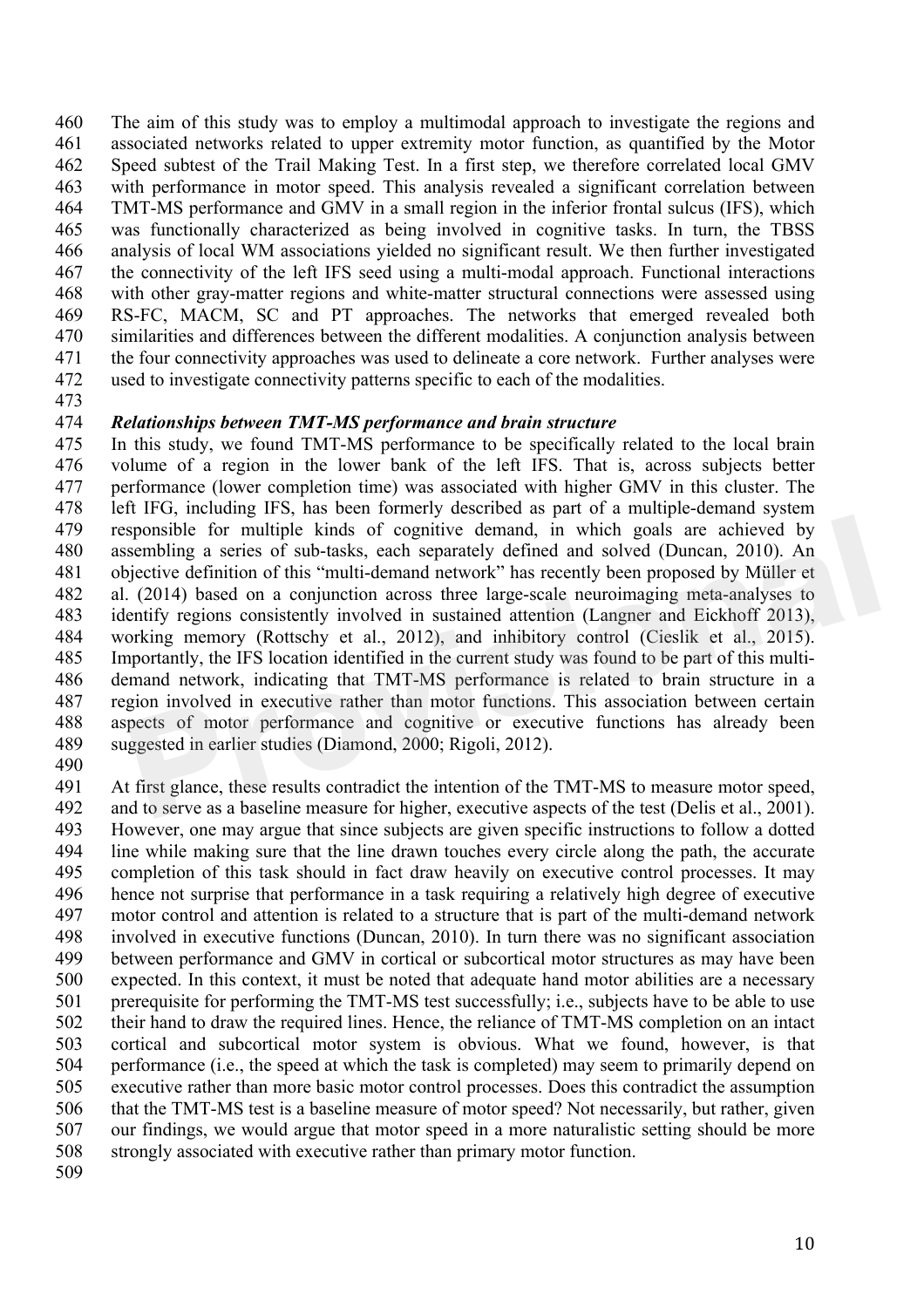In congruence with the present results, previous studies have linked longer reaction times and motor slowing with sustained attention (Godefroy et al., 2002). However, lesion studies have associated slowing in motor processes with lesions in the right lateral frontal lobe (Godeforoy et al., 2009; Stuss et al., 2005). Consequently, these results contrast with the findings of the present study. Additionally, the present results differ from those obtained using tasks that are commonly employed to investigate changes to the motor system following stroke; for instance, in functional neuroimaging studies using fist opening/closure paradigms (Grefkes et al., 2008; Staines et al., 2001). Here, activation and interactions of the primary motor cortex as well as the lateral and medial premotor cortices are of essential importance. Similar regions were found in another functional neuroimaging study which used a finger tapping paradigm and focused on healthy subjects (Roski et al., 2014). In turn, activations involving the inferior frontal cortex and other regions of the executive, multi-demand network are not prominently seen. This implicates a potentially important distinction between neuroimaging assessments of stroke patients, in which more fundamental aspects of motor performance are usually tested, and paper-and-pencil tests that apparently, even when aimed at testing basic motor speed, are more reflective of executive motor control. In summary, we would thus argue that the distinction between motor and "higher cognitive" tasks, which seems rather prevalent in (neuroimaging) stroke research, may be slightly misleading, as executive motor control functions may play a major role in the everyday impairments following stroke.

#### 

#### *Core network*

 Notably, all three functional connectivity approaches (RS-FC, MACM and SC), together with locations revealed as structurally connected by PT, converged on a network comprising of the left inferior gyrus extending into the left IFS and an additional cluster in the right Brodmann Area 45. In combination with the observation of a fairly restrictive region associated with TMT-MS performance, these results suggest a core network of mostly regional connectivity that is in line with the current view on the role of the inferior frontal cortex in executive functioning (Duncan, 2010). **Provident**<br> **Provident** and SC), together with<br>
totably, all three functional connectivity approaches (RS-FC, MACM and SC), together with<br>
timefric gyrus extending into the left IFS and an andditional cluster in the right

 Additionally, the right inferior frontal gyrus (IFG), bilateral adjacent pre-motor cortices, and anterior insula were additionally found to converge when looking only at the functional connectivity approaches, namely, RS-FC. MACM and SC (but not PT). Similar as the IFS seed, most of these clusters overlap with regions previously described to be part of the multiple-demand network (Duncan, 2010; Müller et al., 2014). In particular, the bilateral IFG, and left anterior insula as well as the MCC were the regions that overlapped with the multiple-demand network. Thus, we here show that, across different (functional) connectivity approaches the IFS shows robust interactions with regions associated to multiple cognitive demands. This is additionally supported by the functional characterization of the network robustly connected with the IFS across the different functional connectivity approaches, which show an association with multiple cognitive tasks. . These observations thus continue to emphasize the important role of cognitive functions in the TMT-MS and thus suggest that this test might be tapping into executive rather than primary motor function.

#### *Convergence and differences between connectivity measures*

#### *Convergence among modalities*

 Functional interactions can be probed by using different approaches, each having their own methodological features, and potentially also different biases even though the same statistical analyses and thresholds were used for each of the modalities. The use of the different modalities in the current study provided an opportunity to systematically compare all the different approaches. Despite the conceptual differences between the different modalities a common network was revealed. When comparing the modalities RS-FC, MACM and SC networks through a minimum statistic conjunction analysis, all three approaches converged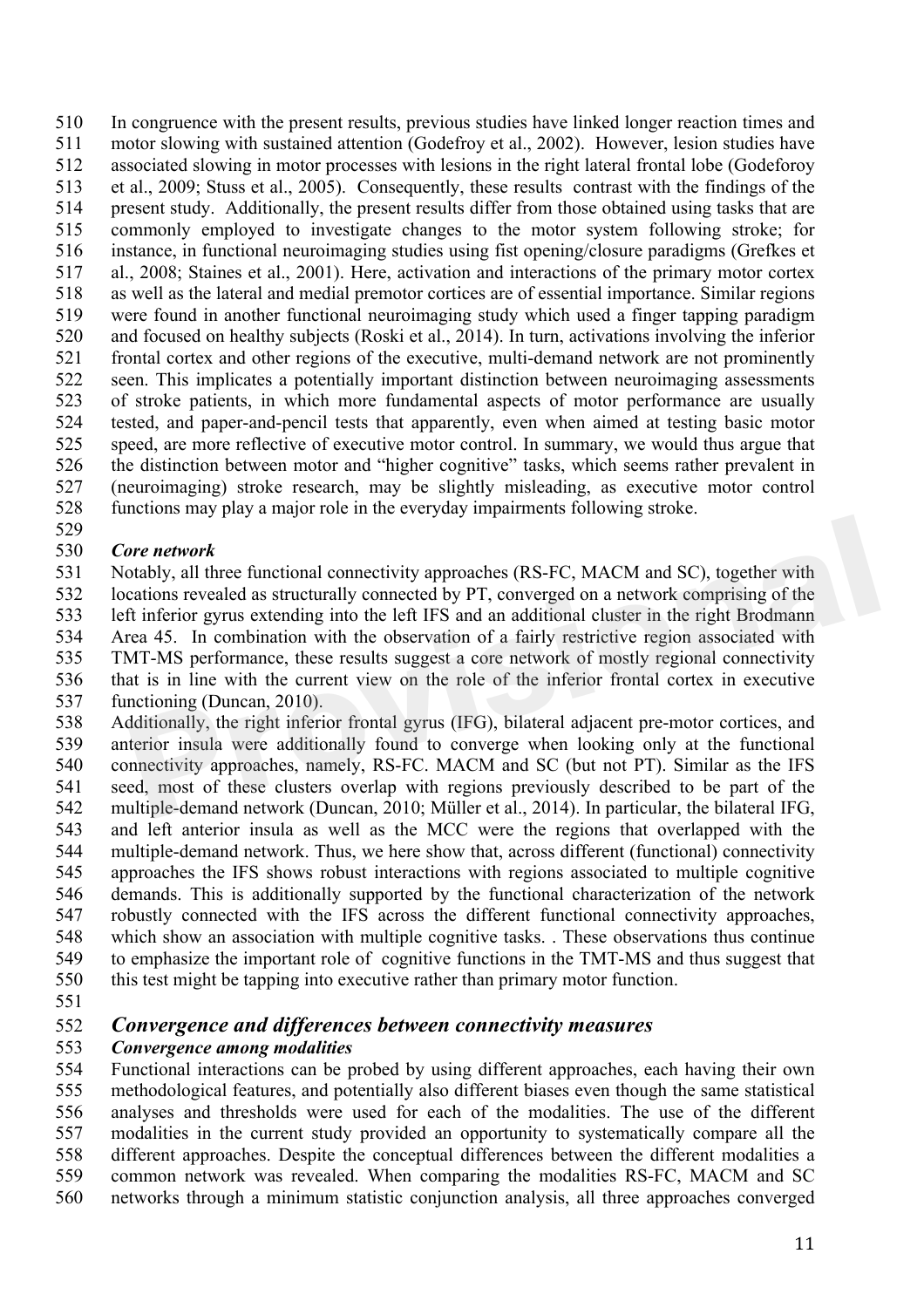on a core network which included adjacent parts of left IFG, its right-hemispheric homologue, right precentral gyrus, left middle cingulate cortex, middle orbital gyrus, and insular cortex. These results are in line with previous studies that used different seeds and therefore different networks, and also showed convergence between RS and MACM (Cauda et al., 2011, Hoffstaedter et al., 2014; Jakobs et al., 2012), between RS and SC (Reid et al., 2015; He et al., 2007; Seeley et al., 2009), between RS and fibre tracking (Koch et al., 2002; Greicius et al., 2009; Van den Heuvel et al., 2009; Damoiseaux and Greicius, 2009), and between RS, MACM and SC (Clos et al., 2014, Hardwick et al., 2015). As a result, it can be suggested that future studies could benefit from a multi-modal approach and the consequent use and interpretation of the convergent network rather than focusing on a uni-modal approach.

 Furthermore, our resulting similarity between the SC and PT networks and the networks obtained from the other two modalities supports the idea that functional connectivity can be used to reflect structural connectivity and that structural covariance of GMV can reflect functional networks in the brain (He et al., 2007, Seeley et al., 2009, Clos et al., 2014). Consequently, our results together with previous findings provide evidence for the fact that SC is functional in nature.

#### *Differences among modalities*

 Despite the convergence observed across all approaches, divergent connectivity patterns were also found when looking at contrasts of the different modalities. This is not surprising, given that the approaches use different data and methods in order to determine connectivity between a seed region and the rest of the brain. Previous studies have similarly reported striking differences between RS-FC and MACM connectivity approaches (Clos et al., 2014; Jakobs et al., 2012). Clos et al. (2014) and Jaboks et al. (2012) have already argued that the differences that result from these two approaches may be the result of the conceptual differences between the methods. While RS-FC is based on correlation of fMRI time-series measured in the absence of an external stimulus (Deco and Corbetta, 2011; Fox and Raichle, 2007), MACM delineates networks that are conjointly recruited by a broad range of tasks (Eickhoff & Grefkes, 2011). That is, RS and MACM derive functional connectivity from different mental states, in the absence and presence of a task respectively. As a result spontaneous networks related to self-initiated behavior and thought processes that can be captured in the task free state, may be largely missed in MACM analyses (Eickhoff & Grefkes, 2011). spite the convergence observed across all approaches, divergent connectivity patterns were<br>so found when looking at contrasts of the different modalities. This is not surprising, given<br>at the approaches use different data

 In particular, RS functional connectivity of our seed was specifically found in a number of regions that have been predominantly associated with executive functions, such as working memory, attention, action inhibition and spatial cognition. Importantly, there were no regions that were present in SC, PT and MACM, but absent in RS-FC as revealed by the specifically absent RS-FC. This indicates that RS-FC captures the broadest network, In contrast, specific connectivity observed for MACM was found to be mainly associated with language related functions such as semantics and speech. In turn, specifically absent regions in MACM were found to be mainly associated with cognitive functions such as working memory and explicit memory as well as language-related functions. As already mentioned above, these diverging patterns, with RS-FC capturing a broader network than MACM is possibly due to the conceptual differences. Moreover, these two approaches also differ in the subject groups assessed. While a group of 109 subjects were recruited for the RS-FC analysis, the MACM analysis relied on a large amount of published neuroimaging studies from the BrainMap database (Laird et al., 2009), with the selection criteria being activation of our identified seed region. Thus it is possible that this difference in subject groups may have also contributed to the difference in results obtained.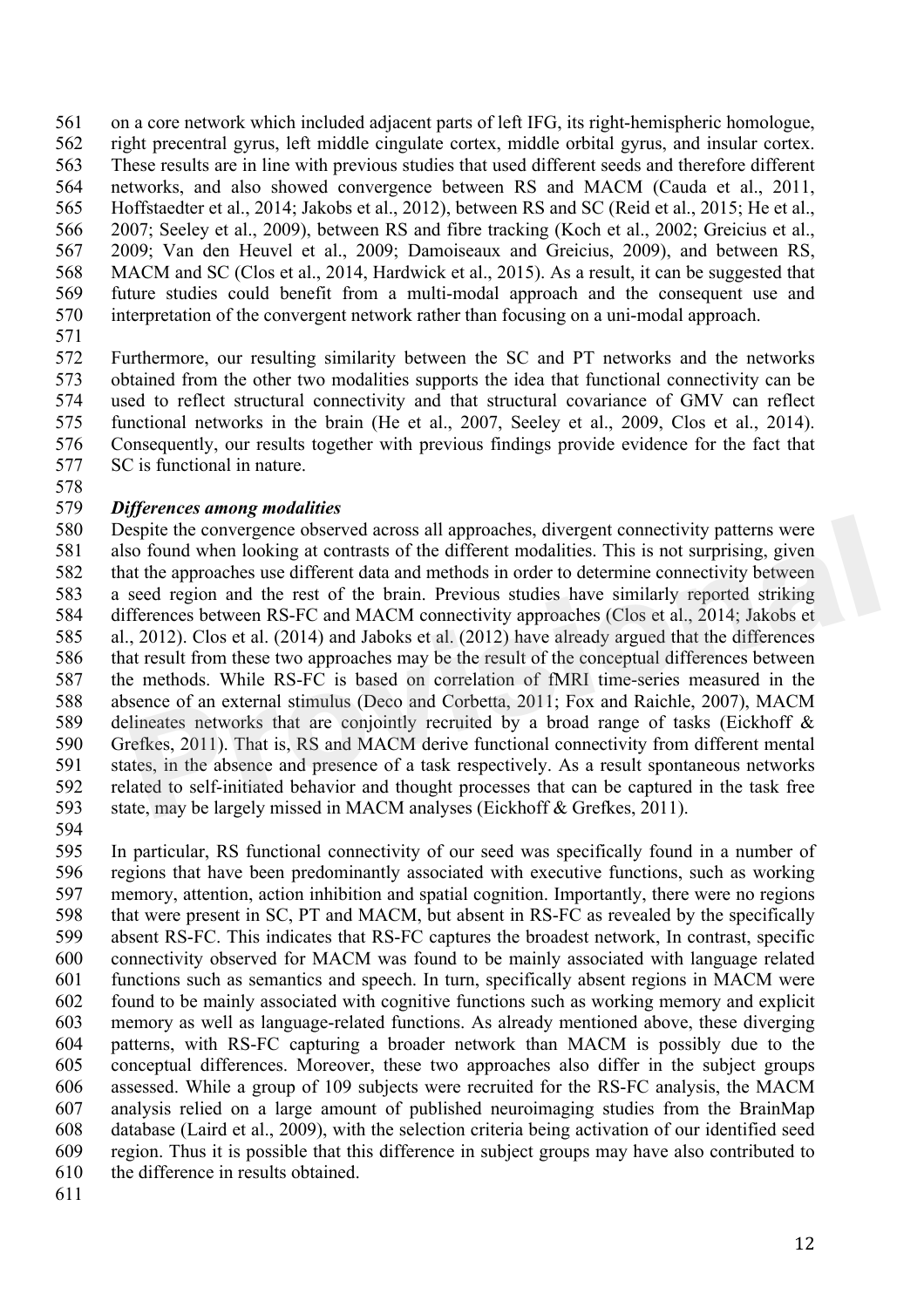In contrast to the functional connectivity approaches mentioned above, specific SC connectivity was observed in regions found to be mainly associated with functions related to emotion (fear, disgust and sadness) and perception (pain, gustation, audition, hunger and somesthesis). Additional functions observed included action inhibition and cognition. On the other hand, functional characterization of areas which were found to be specifically absent for SC connectivity revealed an association with functions related to cognition and language such as working memory, phonology, orthography, syntax and speech. Given these results, it can be noted that the specific SC network showed a prominent association with perception and emotional processing. The strong association with emotional processing in SC is particularly interesting since the functional characterization of the seed region and the conjunction network did not indicate such an involvement. Moreover, while the specific RS-FC network revealed regions that were predominately related to cognition and the MACM network revealed regions that were predominantly related to language, the SC network found such regions to be specifically missing. These differences may be largely due to the conceptual differences between the functional connectivity modalities described above and SC. The exact biological basis of SC is still rather unclear (Clos et al., 2014), but it has been hypothesized that SC networks arise from synchronized maturational change which could be mediated by axonal connections forming and reforming over the course of development (Mechelli et al., 2005). Therefore, early and reciprocal axonal connectivity between regions is expected to have a mutually trophic effect on regional growth in an individual brain leading to covariance of regional volumes across subjects (Alexander-Bloch et al., 2013). That is, the correlation of anatomical structure between regions is the result of similarities in maturational trajectories (Alexander-Bloch et al., 2013). The specific connectivity pattern of the SC modality may thus be reflecting synchronized developmental patterns within a network of regions associated with perception and emotional processing. This could thus be the reason for particular regions to be present in the SC network and not in the MACM and RS-FC networks since the latter two modalities are more likely to highlight regions that are related to certain functions rather than long-term anatomical interactions. Additionally, SC is also likely to include other influences such as common genetic factors, developmental brain symmetry, neuromodulator distributions and vascular territories (Alexander-Bloch et al., 2013; Evans, 2013), which contribute to its more widespread distribution. ive a mutually trophic effect on regional growth in an individual brain leading to covariance regional volumes across subjects (Alexander-Bloch et al., 2013). That is, the correlation of atomical structure between regions

 In congruence with the specific SC network, the PT network also showed a prominent association with perception and emotional processing while functional characterization of areas which were found to be specifically absent for PT connectivity revealed an association with functions related to cognition and language. These results further imply that the regions that were specifically associated to SC may reflect dominant long-term synchronized maturational patterns. However, despite the differences observed, it should be noted that the core network showed that the resulting SC network (also) revealed functional relations despite the fact that it was defined by anatomical covariance. SC may hence be regarded as a measure potentially bridging between structural and functional connectivity aspects. However, when comparing the PT to the other three networks contrasting regions can be observed. This could be due to biases related to the use of conventional diffusion tensors. Such tensors can only capture the principal diffusion direction, and thus makes them prone to errors induced by crossing fibers (Yoldemir et al., 2014). As a result, this could have limited the possible resulting convergence amongst the four modalities.

#### *Conclusion*

 In summary, the present results demonstrate a significant correlation between TMT-MS performance and GMV in the lower bank of the IFS, which was functionally characterized as being involved in cognitive tasks. Additionally, all connectivity approaches used (RS-FC,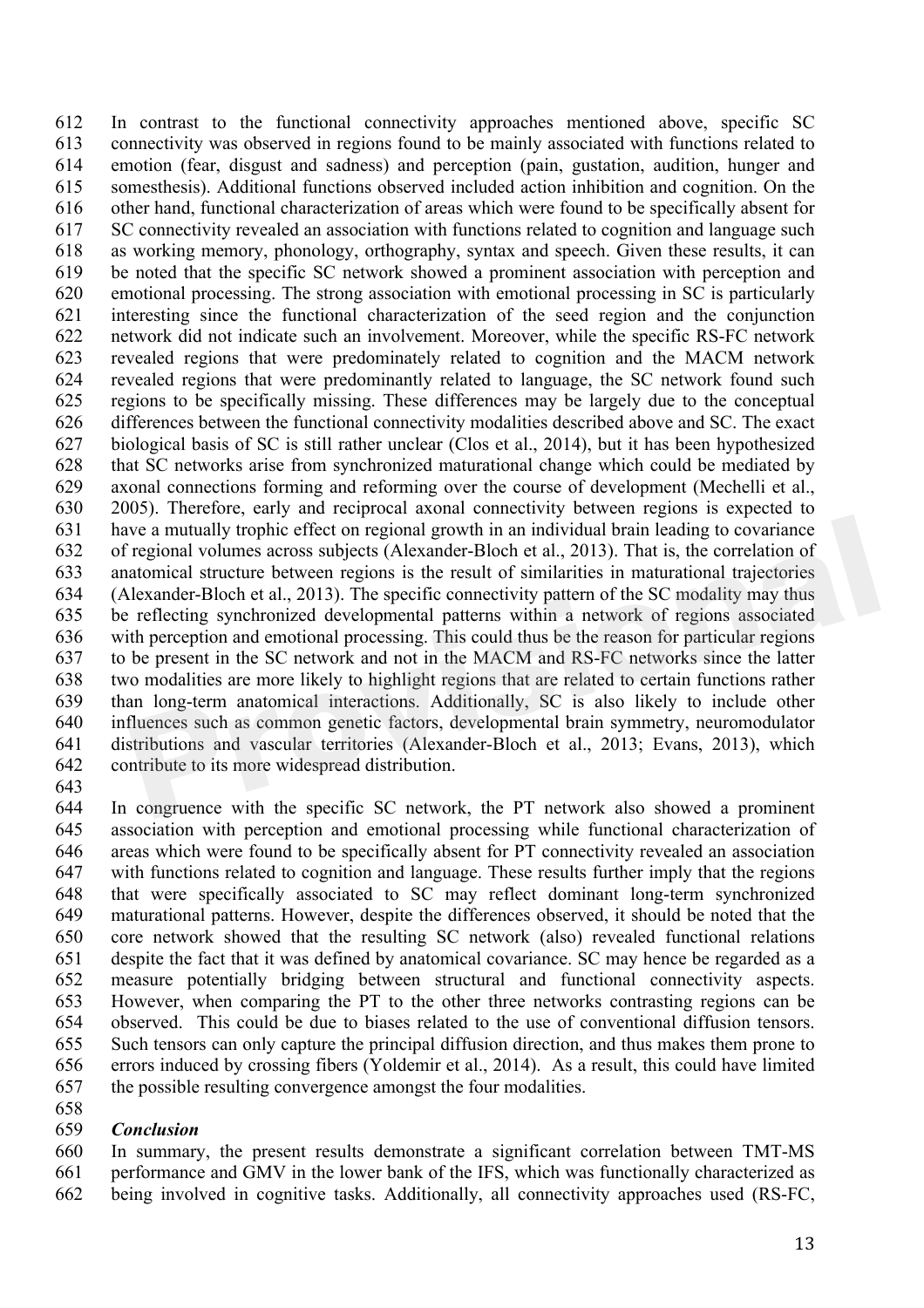MACM, SC and PT) converged on a network comprising of regions that overlap with the multiple-demand network. Results therefore indicate that performance (i.e., the speed at which the task is completed) may primarily depend on executive function, thus suggesting that motor speed in a more naturalistic setting should be more strongly associated with executive rather than primary motor function. Moreover, the common connectivity resulting from the different modalities used verifies that common networks can be revealed across highly divergent methods.

#### **Acknowledgments**

 This study was supported by the Deutsche Forschungsgemeinschaft (DFG, EI 816/4-1, LA 3071/3-1; EI 816/6-1.), the National Institute of Mental Health (R01-MH074457) and the European Union Seventh Framework Programme (FP7/2007-2013) under grant agreement no. 604102 (Human Brain Project).

- 
- 

## **References**

- Albaugh, M. D., Ducharme, S., Collins, D. L., Botteron, K. N., Althoff, R. R., Evans, A. C., et al. (2013). Evidence for a cerebral cortical thickness network anti-correlated with amygdalar volume in healthy youths: Implications for the neural substrates of emotion
- regulation. *Neuroimage, 71*, 42-49.

 Alexander-Bloch, A., Raznahan, A., Bullmore, E., Giedd, J. (2013). The convergence of maturational change and structural covariance in human cortical networks. *The Journal of Neuroscience : The Official Journal of the Society for Neuroscience, 33*(7), 2889- 2899. doi:10.1523/JNEUROSCI.3554-12.2013 amygdalar volume in healthy youths: Implications for the neural substrates of emotion<br>regulation. *Neuroimage*, 71, 42-49.<br>lexander-Bloch, A., Raznahan, A., Bullmore, E., Giedd, J. (2013). The convergence of<br>maturational c

- Andersson, J. L., Jenkinson, M., Smith, S. (2007). Non-linear registration, aka spatial normalisation FMRIB technical report. *FMRIB Analysis Group of the University of Oxford.*
- Ashburner, J., and Friston, K. J. (2000). Voxel-based morphometry—the methods. *Neuroimage, 11*(6), 805-821.
- Ashburner, J., and Friston, K. J. (2005). Unified segmentation. *Neuroimage, 26*(3), 839-851.

 Behrens, T., Berg, H. J., Jbabdi, S., Rushworth, M., Woolrich, M. (2007). Probabilistic diffusion tractography with multiple fibre orientations: What can we gain? *Neuroimage, 34*(1), 144-155.

- Behrens, T., Johansen-Berg, H., Woolrich, M., Smith, S., Wheeler-Kingshott, C., Boulby, P., et al. (2003). Non-invasive mapping of connections between human thalamus and cortex using diffusion imaging. *Nature Neuroscience, 6*(7), 750-757.
- Caspers, S., Eickhoff, S. B., Rick, T., von Kapri, A., Kuhlen, T., Huang, R., et al. (2011). Probabilistic fibre tract analysis of cytoarchitectonically defined human inferior parietal lobule areas reveals similarities to macaques. *Neuroimage, 58*(2), 362-380.
- Cauda, F., Cavanna, A. E., D'agata, F., Sacco, K., Duca, S., Geminiani, G. C. (2011). Functional connectivity and coactivation of the nucleus accumbens: A combined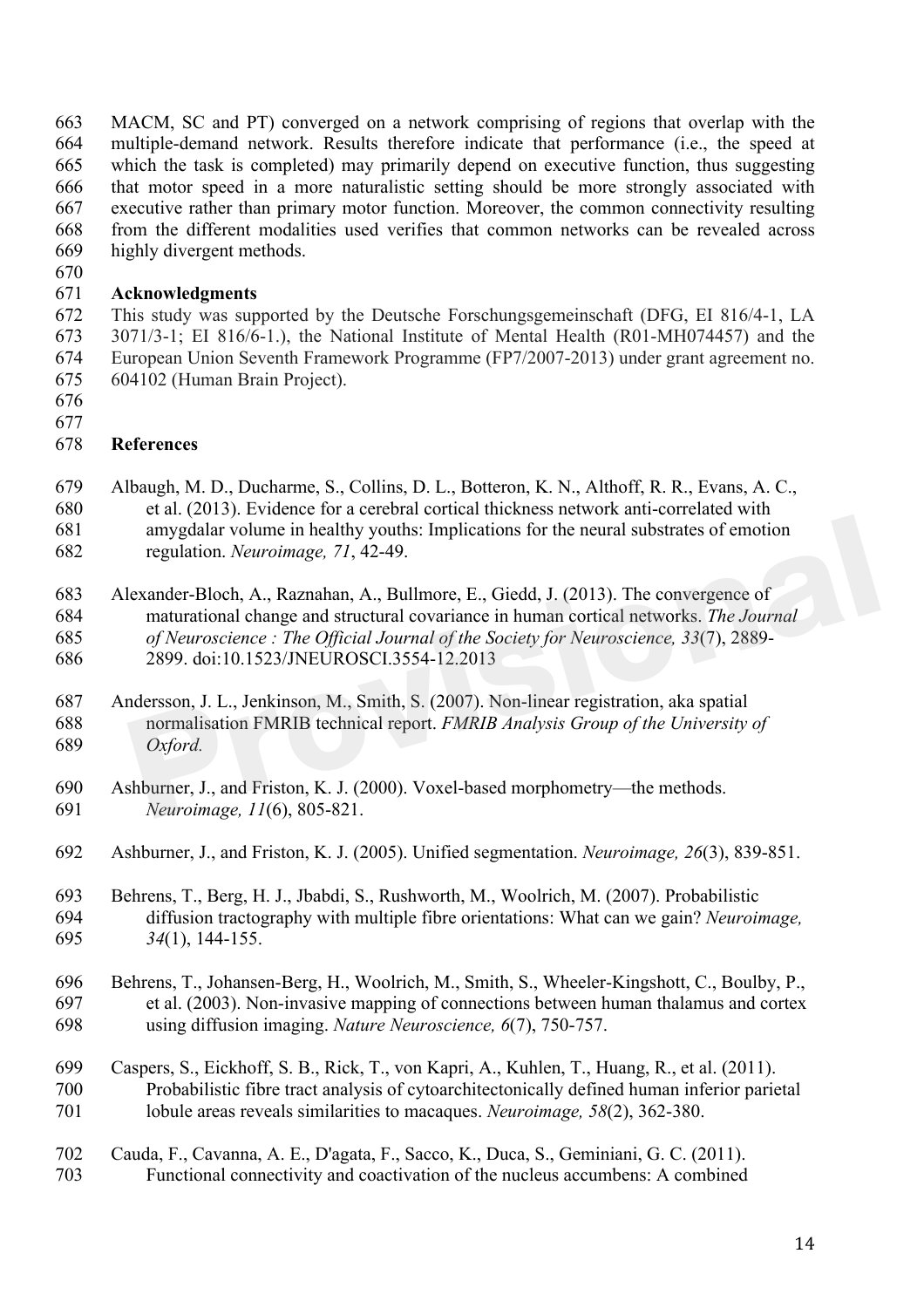- functional connectivity and structure-based meta-analysis. *Journal of Cognitive Neuroscience, 23*(10), 2864-2877.
- Cieslik, E. C., Mueller, V. I., Eickhoff, C. R., Langner, R., Eickhoff, S. B. (2015). Three key regions for supervisory attentional control: Evidence from neuroimaging meta-analyses. *Neuroscience & Biobehavioral Reviews, 48*, 22-34.
- Clos, M., Rottschy, C., Laird, A. R., Fox, P. T., Eickhoff, S. B. (2014). Comparison of structural covariance with functional connectivity approaches exemplified by an investigation of the left anterior insula. *Neuroimage, 99*, 269-280.
- Damoiseaux, J. S., and Greicius, M. D. (2009). Greater than the sum of its parts: A review of studies combining structural connectivity and resting-state functional connectivity. *Brain Structure and Function, 213*(6), 525-533.
- Deco, G., and Corbetta, M. (2011). The dynamical balance of the brain at rest. *The Neuroscientist : A Review Journal Bringing Neurobiology, Neurology and Psychiatry, 17*(1), 107-123. doi:10.1177/1073858409354384
- Delis, D. C., Kaplan, E., Kramer, J. H. (2001). *Delis-kaplan executive function system (D-KEFS)* Psychological Corporation.
- Diamond, A. (2000). Close interrelation of motor development and cognitive development and of the cerebellum and prefrontal cortex. *Child Development, 71*(1), 44-56.
- Duncan, J. (2010). The multiple-demand (MD) system of the primate brain: Mental programs for intelligent behaviour. *Trends in Cognitive Sciences, 14*(4), 172-179. elis, D. C., Kaplan, E., Kramer, J. H. (2001). *Delis-kaplan executive function system (D-KEFS)* Psychological Corporation.<br>
iamond, A. (2000). Close interrelation of motor development and cognitive development<br>
and of the
- Eickhoff, S. B., Bzdok, D., Laird, A. R., Kurth, F., Fox, P. T. (2012). Activation likelihood estimation meta-analysis revisited. *Neuroimage, 59*(3), 2349-2361.
- Eickhoff, S. B., Bzdok, D., Laird, A. R., Roski, C., Caspers, S., Zilles, K., Fox, P. T. (2011). Co-activation patterns distinguish cortical modules, their connectivity and functional differentiation. *Neuroimage, 57*(3), 938-949.
- Eickhoff, S. B., Laird, A. R., Grefkes, C., Wang, L. E., Zilles, K., Fox, P. T. (2009). Coordinate-based activation likelihood estimation meta-analysis of neuroimaging data: A random-effects approach based on empirical estimates of spatial uncertainty. *Human Brain Mapping, 30*(9), 2907-2926.
- Eickhoff, S. B., and Grefkes, C. (2011). Approaches for the integrated analysis of structure, function and connectivity of the human brain. *Clinical EEG and Neuroscience, 42*(2), 107-121.
- Evans, A. C. (2013). Networks of anatomical covariance. *Neuroimage, 80*, 489-504.
- Fagiolo, G., Waldman, A., Hajnal, J. (2008). A simple procedure to improve FMRIb software library brain extraction tool performance. *British Journal of Radiology, 81*(963)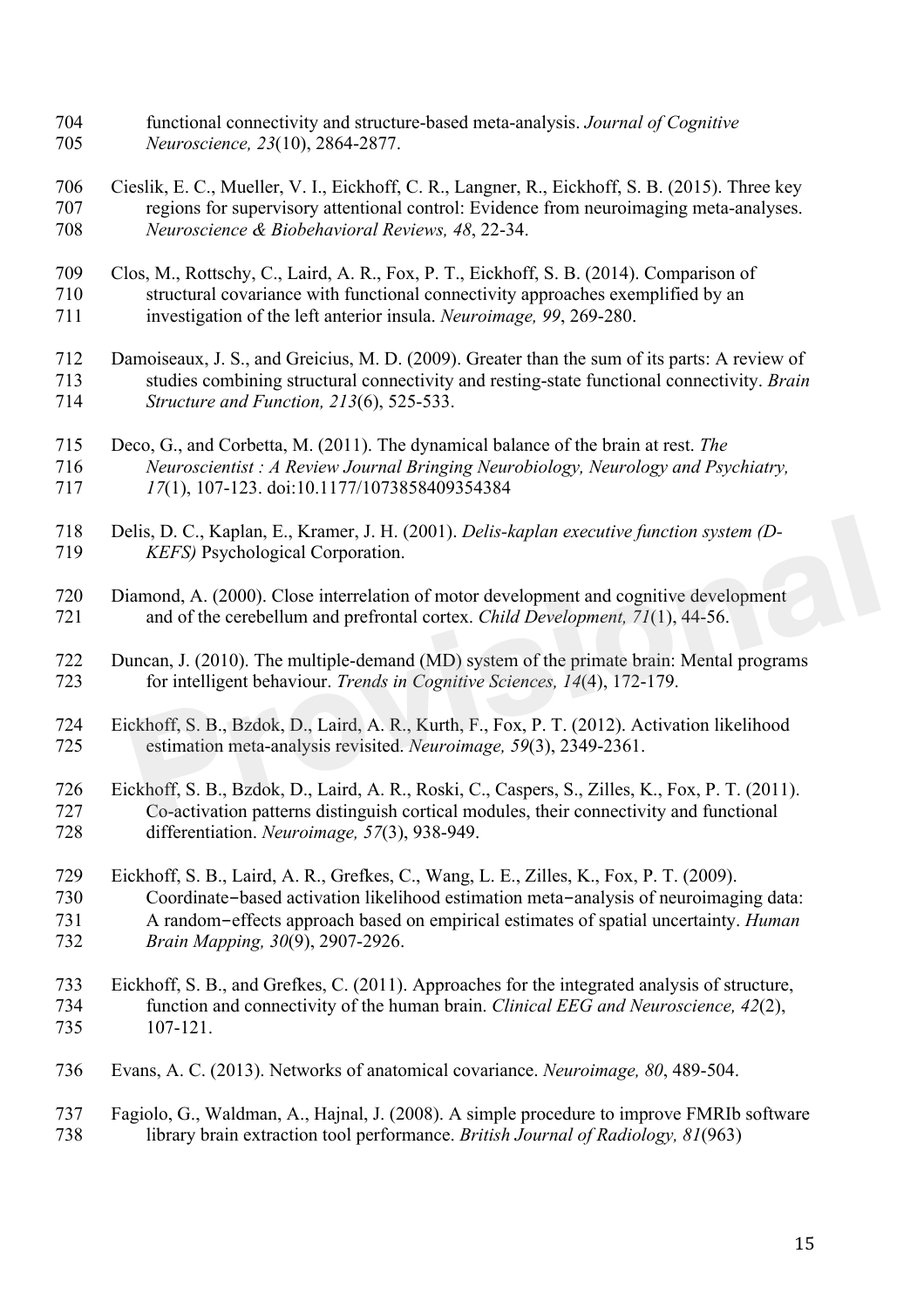- Fox, M. D., and Raichle, M. E. (2007). Spontaneous fluctuations in brain activity observed with functional magnetic resonance imaging. *Nature Reviews Neuroscience, 8*(9), 700- 711.
- Fox, P. T., and Lancaster, J. L. (2002). Mapping context and content: The BrainMap model. *Nature Reviews Neuroscience, 3*(4), 319-321.
- Fox, P. T., Lancaster, J. L., Laird, A. R., Eickhoff, S. B. (2014). Meta-analysis in human neuroimaging: Computational modeling of large-scale databases. *Annual Review of Neuroscience, 37*, 409-434.
- Friston, K. (2002). Functional integration and inference in the brain. *Progress in Neurobiology, 68*(2), 113-143.
- Godefroy, O., Lhullier-Lamy, C., & Rousseaux, M. (2002). SRT lengthening: Role of an alertness deficit in frontal damaged patients. *Neuropsychologia, 40*(13), 2234-2241.
- Godefroy, O., Spagnolo, S., Roussel, M., & Boucart, M. (2010). Stroke and action slowing: Mechanisms, determinants and prognosis value. *Cerebrovascular Diseases (Basel, Switzerland), 29*(5), 508-514. doi:10.1159/000297968
- Grefkes, C., Nowak, D. A., Eickhoff, S. B., Dafotakis, M., Küst, J., Karbe, H., Fink, G. R. (2008). Cortical connectivity after subcortical stroke assessed with functional magnetic resonance imaging. *Annals of Neurology, 63*(2), 236-246.
- Greicius, M. D., Supekar, K., Menon, V., Dougherty, R. F. (2009). Resting-state functional connectivity reflects structural connectivity in the default mode network. *Cerebral Cortex (New York, N.Y.: 1991), 19*(1), 72-78. doi:10.1093/cercor/bhn059
- He, Y., Chen, Z. J., Evans, A. C. (2007). Small-world anatomical networks in the human brain revealed by cortical thickness from MRI. *Cerebral Cortex (New York, N.Y.: 1991), 17*(10), 2407-2419. doi:bhl149 Switzerland), 29(5), 508-514. doi:10.1159/000297968<br>
refkes, C., Nowak, D. A., Eickhoff, S. B., Dafotakis, M., Küst, J., Karbe, H., Fink, G. R.<br>
(2008). Cortical connectivity after subcortical stroke assessed with function
- Hoffstaedter, F., Grefkes, C., Caspers, S., Roski, C., Palomero-Gallagher, N., Laird, A. R., et al. (2014). The role of anterior midcingulate cortex in cognitive motor control. *Human Brain Mapping, 35*(6), 2741-2753.
- Jakobs, O., Langner, R., Caspers, S., Roski, C., Cieslik, E. C., Zilles, K., et al. (2012). Across- study and within-subject functional connectivity of a right temporo-parietal junction subregion involved in stimulus–context integration. *Neuroimage, 60*(4), 2389-2398.
- Jenkinson, M., Bannister, P., Brady, M., Smith, S. (2002). Improved optimization for the robust and accurate linear registration and motion correction of brain images. *Neuroimage, 17*(2), 825-841.
- Jenkinson, M., and Smith, S. (2001). A global optimisation method for robust affine registration of brain images. *Medical Image Analysis, 5*(2), 143-156.
- Kauranen, K., and Vanharanta, H. (1996). Influences of aging, gender, and handedness on motor performance of upper and lower extremities. *Perceptual and Motor Skills, 82*(2), 515-525.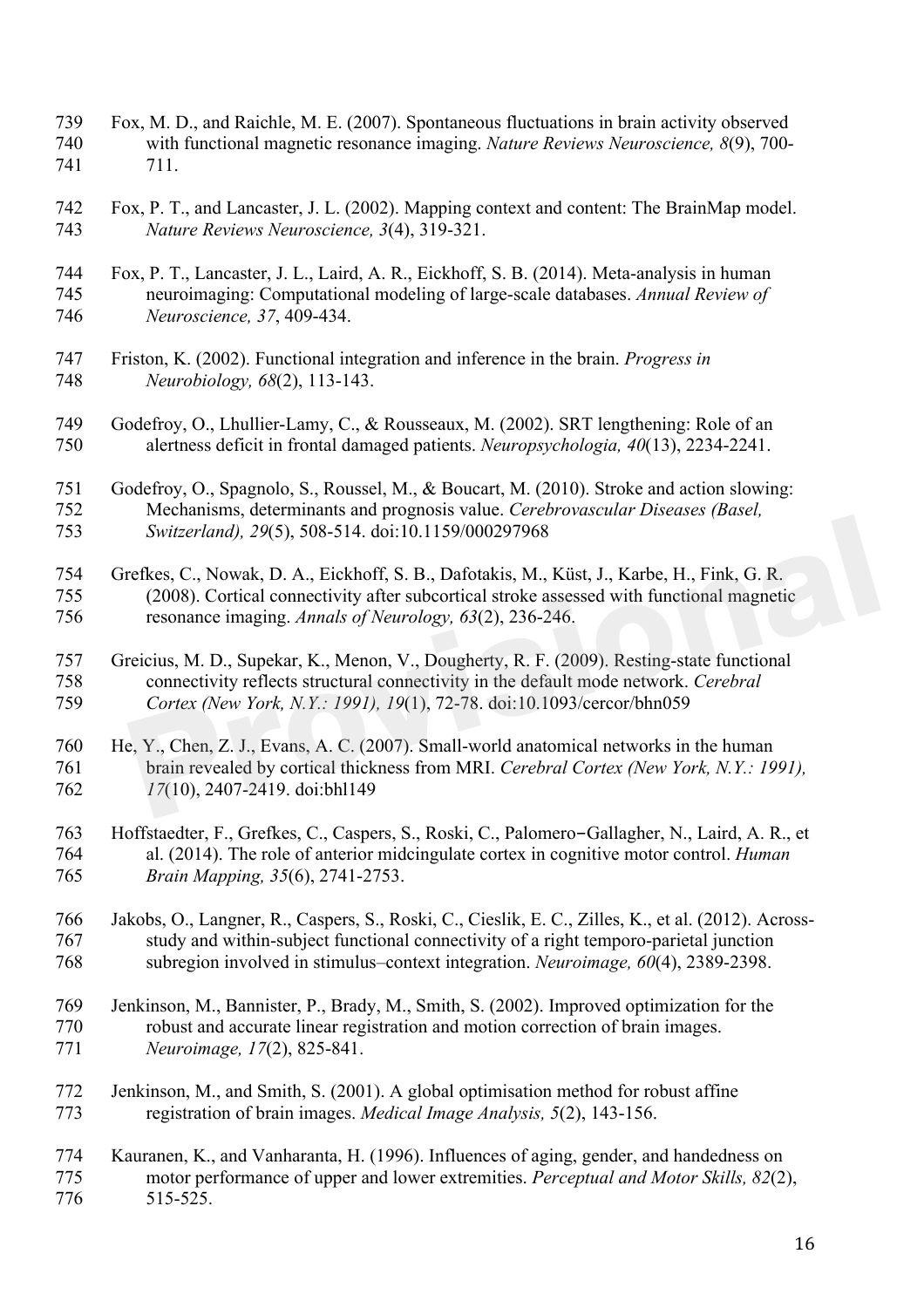- Koch, M. A., Norris, D. G., Hund-Georgiadis, M. (2002). An investigation of functional and anatomical connectivity using magnetic resonance imaging. *Neuroimage, 16*(1), 241-250.
- Laird, A. R., Eickhoff, S. B., Rottschy, C., Bzdok, D., Ray, K. L., Fox, P. T. (2013). Networks of task co-activations. *Neuroimage, 80*, 505-514.
- Laird, A. R., Eickhoff, S. B., Fox, P. M., Uecker, A. M., Ray, K. L., Saenz, J. J.,Jr, et al. (2011). The BrainMap strategy for standardization, sharing, and meta-analysis of neuroimaging data. *BMC Research Notes, 4*, 349-0500-4-349. doi:10.1186/1756-0500-4- 349
- Laird, A. R., Eickhoff, S. B., Kurth, F., Fox, P. M., Uecker, A. M., Turner, J. A., et al. ALE meta-analysis workflows via the brainmap database: Progress towards A probabilistic functional brain atlas. *Frontiers in Neuroinformatics, 3*, 23. doi:10.3389/neuro.11.023.2009
- 789 Langner, R., and Eickhoff, S. B. (2013). Sustaining attention to simple tasks: A meta-analytic<br>790 review of the neural mechanisms of vigilant attention. *Psychological Bulletin. 139*(4). review of the neural mechanisms of vigilant attention. *Psychological Bulletin, 139(4)*, 870.
- Lawrie, S. M., MacHale, S. M., Cavanagh, J. T., O'CARROLL, R. E., Goodwin, G. M. (2000). The difference in patterns of motor and cognitive function in chronic fatigue syndrome and severe depressive illness. *Psychological Medicine, 30*(02), 433-442.
- Lerch, J. P., Worsley, K., Shaw, W. P., Greenstein, D. K., Lenroot, R. K., Giedd, J., Evans, A. C. (2006). Mapping anatomical correlations across cerebral cortex (MACACC) using cortical thickness from MRI. *Neuroimage, 31*(3), 993-1003.
- Mechelli, A., Friston, K. J., Frackowiak, R. S., Price, C. J. (2005). Structural covariance in the human cortex. *The Journal of Neuroscience : The Official Journal of the Society for Neuroscience, 25*(36), 8303-8310. doi:25/36/8303 wrie, S. M., MacHale, S. M., Cavanagh, J. T., O'CARROLL, R. E., Goodwin, G. M. (2000). The difference in patterns of motor and cognitive function in chronic fatigue syndrome and severe depressive illness. *Psychological Me*
- Müller, V. I., Cieslik, E. C., Laird, A. R., Fox, P. T., Eickhoff, S. B. (2013). Dysregulated left inferior parietal activity in schizophrenia and depression: Functional connectivity and characterization. *Frontiers in Human Neuroscience, 7*
- Müller, V. I., Langner, R., Cieslik, E. C., Rottschy, C., Eickhoff, S. B. (2014). Interindividual differences in cognitive flexibility: Influence of gray matter volume, functional connectivity and trait impulsivity. *Brain Structure and Function,* , 1-14.
- Nichols, T., Brett, M., Andersson, J., Wager, T., Poline, J. (2005). Valid conjunction inference with the minimum statistic. *Neuroimage, 25*(3), 653-660.
- Nooner, K. B., Colcombe, S. J., Tobe, R. H., Mennes, M., Benedict, M. M., Moreno, A. L., et al. (2012). The NKI-rockland sample: A model for accelerating the pace of discovery science in psychiatry. *Frontiers in Neuroscience, 6*
- Parker, G. J., Haroon, H. A., Wheeler-Kingshott, C. A. (2003). A framework for a streamline-based probabilistic index of connectivity (PICo) using a structural interpretation of MRI diffusion measurements. *Journal of Magnetic Resonance Imaging, 18*(2), 242-254.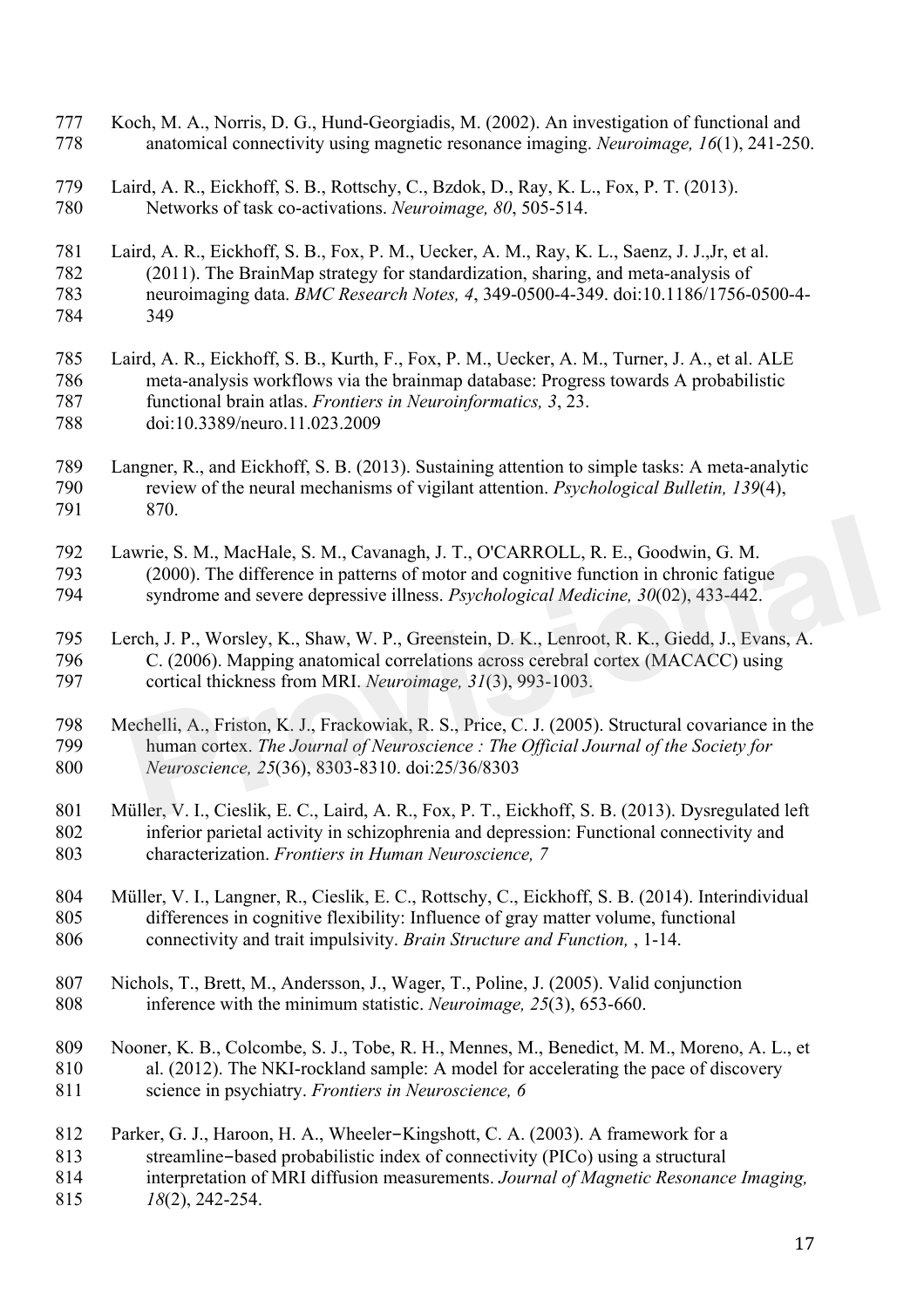- Raghavan, P. (2007). The nature of hand motor impairment after stroke and its treatment. *Current Treatment Options in Cardiovascular Medicine, 9*(3), 221-228.
- Reid, A.T., Bzdok, D., Langner, R., Fox, P.T., Laird, A.R., Amunts, K. (2015). Multimodal connectivity mapping of the human left anterior and posterior lateral prefrontal cortex. *Brain Structure and Function.* doi:10.1007/s00429-015-1060-5
- Rigoli, D., Piek, J. P., Kane, R., Oosterlaan, J. (2012). An examination of the relationship between motor coordination and executive functions in adolescents. *Developmental Medicine & Child Neurology, 54*(11), 1025-1031.
- Roski, C., Caspers, S., Lux, S., Hoffstaedter, F., Bergs, R., Amunts, K., Eickhoff, S. B. (2014). Activation shift in elderly subjects across functional systems: An fMRI study. *Brain Structure and Function, 219*(2), 707-718.
- Rottschy, C., Caspers, S., Roski, C., Reetz, K., Dogan, I., Schulz, J., et al. (2013). Differentiated parietal connectivity of frontal regions for "what" and "where" memory. *Brain Structure and Function, 218*(6), 1551-1567.
- 830 Rottschy, C., Langner, R., Dogan, I., Reetz, K., Laird, A. R., Schulz, J. B., et al. (2012). Modelling neural correlates of working memory: A coordinate-based meta-analysis. *Neuroimage, 60*(1), 830-846.
- Seeley, W. W., Crawford, R. K., Zhou, J., Miller, B. L., Greicius, M. D. (2009). Neurodegenerative diseases target large-scale human brain networks. *Neuron, 62*(1), 42- 52.
- Smith, S. M., Jenkinson, M., Johansen-Berg, H., Rueckert, D., Nichols, T. E., Mackay, C. E., et al. (2006). Tract-based spatial statistics: Voxelwise analysis of multi-subject diffusion data. *Neuroimage, 31*(4), 1487-1505. offschy, C., Langner, R., Dogan, I., Reetz, K., Laird, A. R., Schulz, J. B., et al. (2012).<br>
Modelling neural correlates of working memory: A coordinate-based meta-analysis.<br> *Neuroimage, 60*(1), 830-846.<br>
eley, W. W., Cra
- Smith, S. M., Jenkinson, M., Woolrich, M. W., Beckmann, C. F., Behrens, T. E., Johansen- Berg, H., et al. (2004). Advances in functional and structural MR image analysis and implementation as FSL. *Neuroimage, 23*, S208-S219.
- Smith, S. M., Johansen-Berg, H., Jenkinson, M., Rueckert, D., Nichols, T. E., Miller, K. L., et al. (2007). Acquisition and voxelwise analysis of multi-subject diffusion data with tract-based spatial statistics. *Nature Protocols, 2*(3), 499-503.
- Smith, S. M., and Nichols, T. E. (2009). Threshold-free cluster enhancement: Addressing problems of smoothing, threshold dependence and localisation in cluster inference. *Neuroimage, 44*(1), 83-98.
- Smith, S. M., Vidaurre, D., Beckmann, C. F., Glasser, M. F., Jenkinson, M., Miller, K. L., et al. (2013). Functional connectomics from resting-state fMRI. *Trends in Cognitive Sciences, 17*(12), 666-682.
- Staines, W. R., McIlroy, W. E., Graham, S. J., Black, S. E. (2001). Bilateral movement enhances ipsilesional cortical activity in acute stroke: A pilot functional MRI study. *Neurology, 56*(3), 401-404.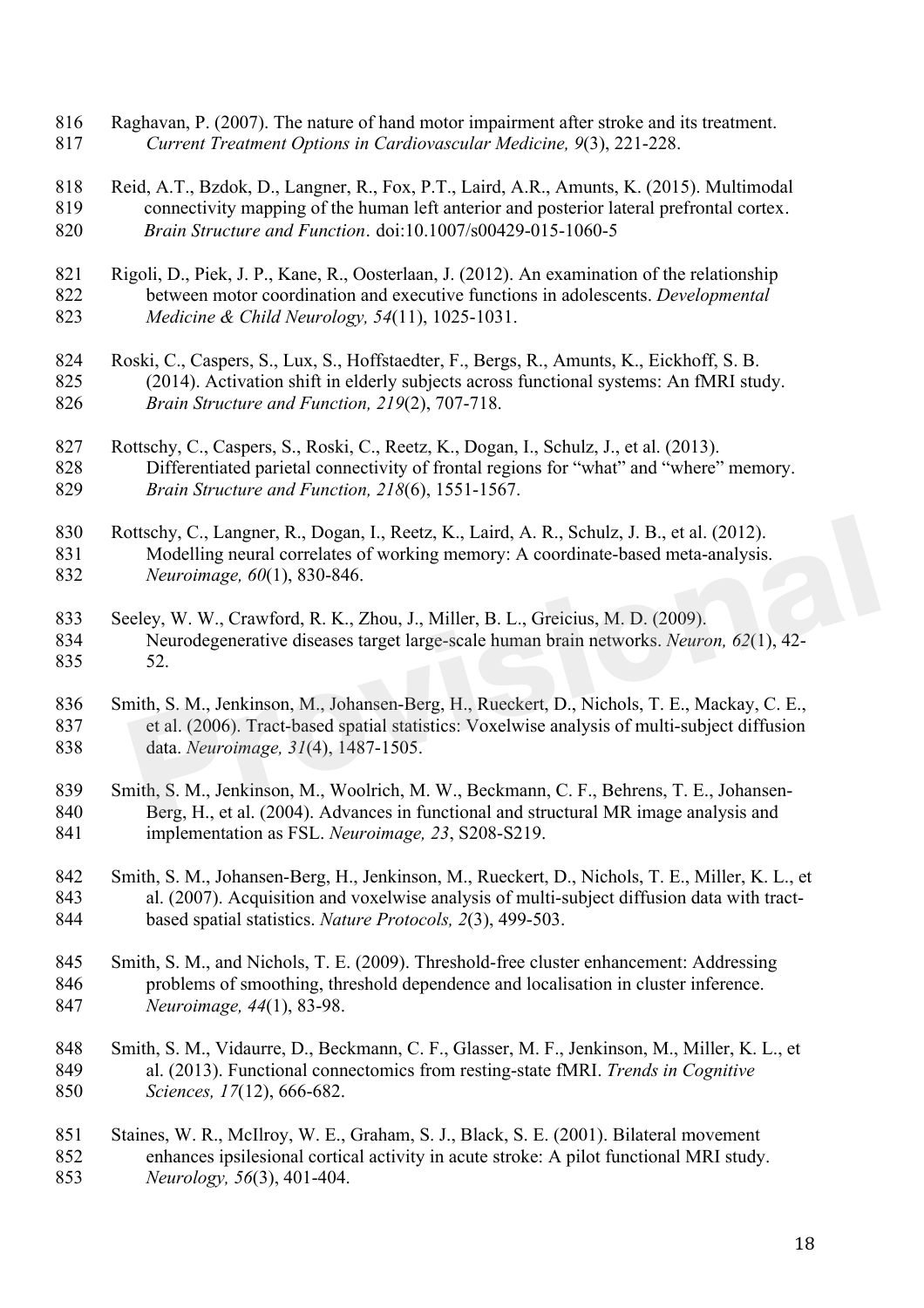Stuss, D. T., Alexander, M. P., Shallice, T., Picton, T. W., Binns, M. A., Macdonald, R., Borowiec, A., & Katz, D. I. (2005). Multiple frontal systems controlling response speed. *Neuropsychologia, 43*(3), 396-417. Turkeltaub, P. E., Eickhoff, S. B., Laird, A. R., Fox, M., Wiener, M., Fox, P. (2012). Minimizing within-experiment and within-group effects in activation likelihood estimation meta-analyses. *Human Brain Mapping, 33*(1), 1-13. van den Heuvel, Martijn P, Mandl, R. C., Kahn, R. S., Pol, H., Hilleke, E. (2009). Functionally linked resting-state networks reflect the underlying structural connectivity architecture of the human brain. *Human Brain Mapping, 30*(10), 3127-3141. Yoldemir, B., Ng, B., & Abugharbieh, R. (2014). Effects of tractography approach on consistency between anatomical and functional connectivity estimates. *Biomedical Imaging (ISBI), 2014 IEEE 11th International Symposium on,* 250-253. **Figure Legends Fig.1.** Histograms showing distribution of TMT-MS performance. **(A)** The distribution of the raw TMT-MS performance. **(B)** The distribution of the adjusted TMT-MS performance after effects of age, gender, handedness and BDI scores were regressed out of the raw scores. **Fig. 2.** Whole brain VBM results **(A)** Region showing significant correlation between gray matter volume and adjusted time taken. Statistical significance using non-parametric 876 permutation inference was assessed at  $p \le 0.05$  (family-wise error [FWE] corrected for multiple comparisons). **(B)** Correlation between motor speed and gray matter volume. The better (lower) the performance score the higher the gray matter volume. **Fig. 3.** Behavioural domains from the BrainMap database significantly associated with the 880 seed, p < 0.05. **Fig. 4.** Brain regions found to be significantly connected with the seed for each modality at p < 0.05, FWE corrected for multiple comparisons using threshold-free cluster enhancement (TFCE statistic). **Fig. 5.** Conjunction analysis and functional characterization of seed. **(A)** Conjunction across RS-FC, MACM, SC and PT. **(B)** Behavioural domains from the BrainMap database significantly associated with the commonly connected regions shown in (A) (FDR-887 corrected for multiple comparisons,  $p \le 0.05$ ). **Fig. 6.** A comparison of the conjunction across RS-FC, MACM and SC (purple) with brain regions found to be significantly connected with the seed region when using PT (yellow) at p < 0.05, FWE corrected for multiple comparisons using threshold-free cluster enhancement (TFCE statistic). **g.1.** Histograms showing distribution of TMT-MS performance. (A) The distribution of the raw TMT-MS performance. (B) The distribution of the adjusted TMT-MS performance after effects of age, gender, handedness and BDI sco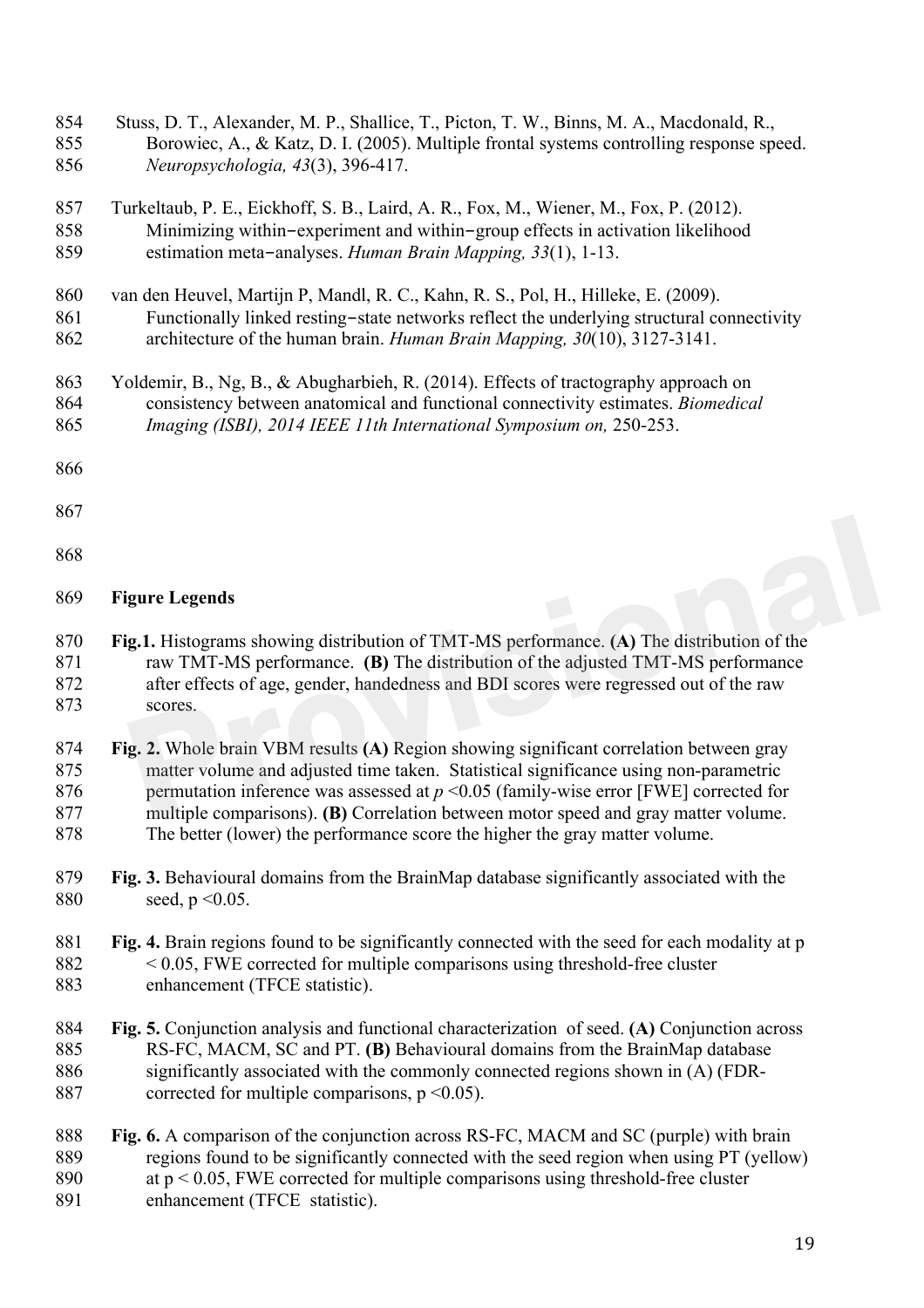| 892 | Fig 7. Specific connectivity of seed and functional characterization. (A) Specific connectivity |
|-----|-------------------------------------------------------------------------------------------------|
| 893 | for RS-FC (red), MACM (green), SC (blue) and PT (yellow). An additional cluster extent          |
| 894 | threshold of 100 voxels was applied. (B) Behavioural domains from the BrainMap                  |
| 895 | database significantly associated with the specifically connected regions shown in $(A)$        |
| 896 | (FDR-corrected for multiple comparisons, $p<0.05$ ).                                            |

- 897 **Fig 8.** Specifically missing connectivity of seed and functional characterization. **(A)**<br>898 Specifically missing connectivity for MACM (green), SC (blue) and PT (yellow Specifically missing connectivity for MACM (green), SC (blue) and PT (yellow). An additional cluster extent threshold of 100 voxels was applied. **(B)** Behavioural domains from the BrainMap database significantly associated with the specifically missing 901 regions shown in (A) (FDR-corrected for multiple comparisons,  $p<0.05$ ).
- 
- 
- 
- **Tables**

| 907 |  | <b>Table 1:</b> Characteristics of the cohort |  |
|-----|--|-----------------------------------------------|--|
|-----|--|-----------------------------------------------|--|

| Age | Gender | BDI                     | EHI   |
|-----|--------|-------------------------|-------|
| 26  | Male   | 4                       | 80.0  |
| 20  | Male   | 0                       | 95.0  |
| 53  | Male   | 0                       | 55.0  |
| 48  | Female | 9                       | 100.0 |
| 62  | Female | 5                       | 90.0  |
| 18  | Female | $\overline{7}$          | 75.0  |
| 54  | Female | 0                       | 95.0  |
| 18  | Female | 1                       | 90.0  |
| 21  | Male   | 4                       | 85.0  |
| 62  | Female | 1                       | 100.0 |
| 5   | Male   | 3                       | 75.0  |
| 22  | Male   | $\overline{4}$          | 90.0  |
| 62  | Female | 12                      | 100.0 |
| 54  | Female | 0                       | 95.0  |
| 24  | Female | 1                       | 85.0  |
| 44  | Female | 8                       | 90.0  |
| 57  | Female | $\overline{\mathbf{c}}$ | 95.0  |
| 44  | Female | 3                       | 70.0  |
| 51  | Male   | $\overline{7}$          | 70.0  |
| 63  | Female | 0                       | 80.0  |
| 26  | Female | 1                       | 60.0  |
| 59  | Male   | 4                       | 95.0  |
| 30  | Male   | 0                       | 85.0  |
| 50  | Female | 1                       | 90.0  |
| 26  | Female | 2                       | 75.0  |
| 18  | Male   | 0                       | 80.0  |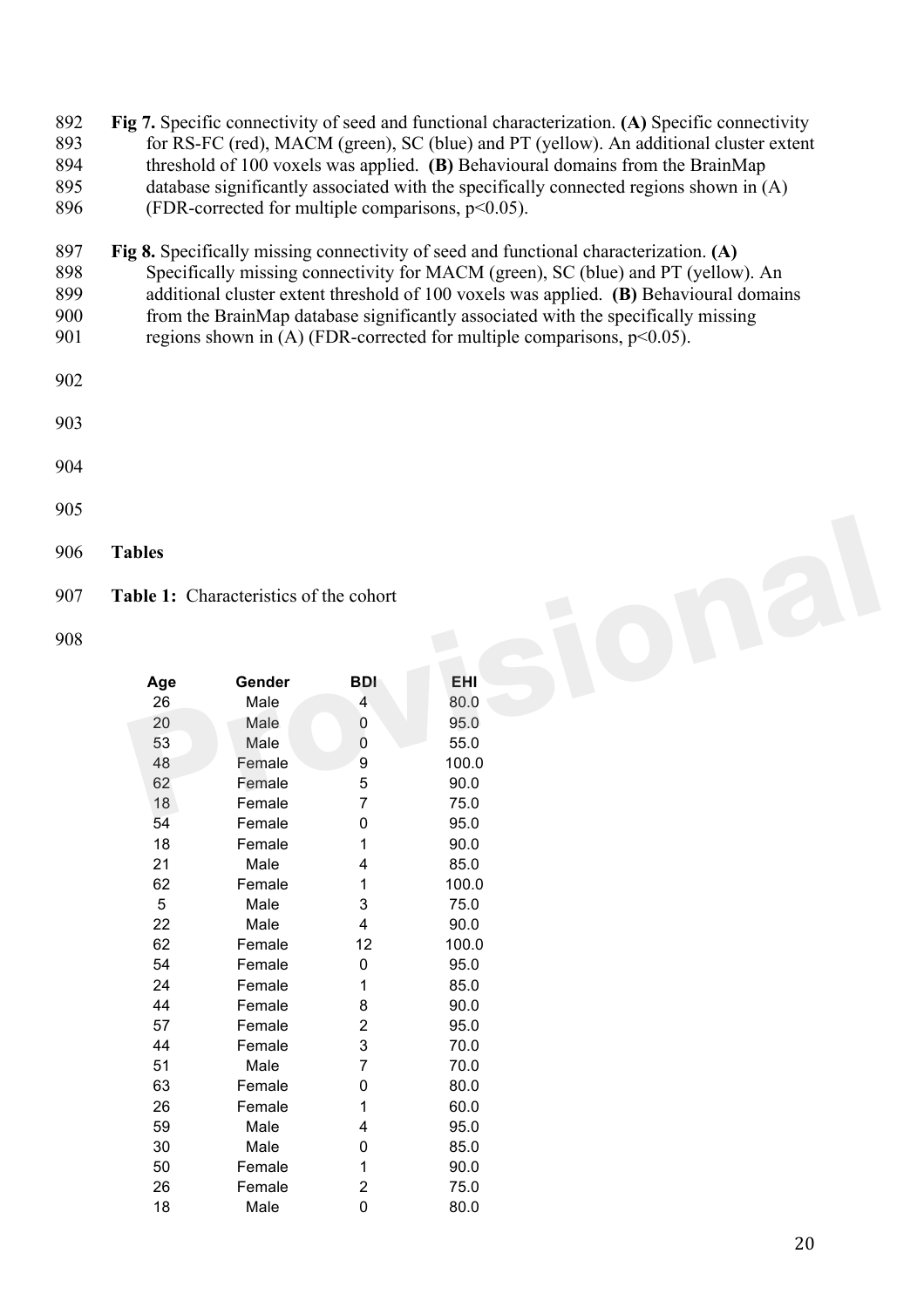| 24 | Female | 10                      | 95.0  |  |
|----|--------|-------------------------|-------|--|
| 64 | Female | $\pmb{0}$               | 95.0  |  |
| 47 | Male   | 4                       | 100.0 |  |
| 38 | Female | 0                       | 80.0  |  |
| 23 | Female | 1                       | 70.0  |  |
| 42 | Female | 8                       | 85.0  |  |
| 59 | Female | $\overline{\mathbf{c}}$ | 100.0 |  |
| 26 | Male   | 5                       | 100.0 |  |
| 18 | Male   | 3                       | 90.0  |  |
| 19 | Male   | $\mathbf 1$             | 100.0 |  |
| 27 | Female | 12                      | 60.0  |  |
| 20 | Female | 3                       | 100.0 |  |
| 56 | Female | 5                       | 100.0 |  |
| 18 | Male   | 4                       | 85.0  |  |
| 30 | Male   |                         | 55.0  |  |
|    |        | 4                       |       |  |
| 58 | Female | 6                       | 95.0  |  |
| 52 | Female | 3                       | 85.0  |  |
| 38 | Male   | 1                       | 65.0  |  |
| 64 | Male   | 5                       | 80.0  |  |
| 41 | Female | $\overline{\mathbf{c}}$ | 100.0 |  |
| 49 | Female | 5                       | 60.0  |  |
| 57 | Female | 8                       | 60.0  |  |
| 40 | Female | 3                       | 80.0  |  |
| 48 | Female | $\pmb{0}$               | 100.0 |  |
| 36 | Female | 1                       | 100.0 |  |
| 20 | Male   | 5                       | 90.0  |  |
| 60 | Female | 3                       | 75.0  |  |
| 59 | Male   | $\overline{\mathbf{c}}$ | 85.0  |  |
| 52 | Female | 8                       | 100.0 |  |
| 41 | Male   | $\mathbf{1}$            | 70.0  |  |
| 26 | Female | $\overline{7}$          | 75.0  |  |
| 51 | Female | 5                       | 75.0  |  |
| 61 | Female | 0                       | 80.0  |  |
| 58 | Male   | 5                       | 80.0  |  |
| 56 | Female | 0                       | 65.0  |  |
| 54 | Female | 4                       | 95.0  |  |
| 27 | Male   | 5                       | 60.0  |  |
| 42 | Female | 9                       | 70.0  |  |
| 31 | Female | $\overline{7}$          | 100.0 |  |
| 21 | Female | 1                       | 100.0 |  |
| 18 | Male   | 3                       | 90.0  |  |
| 48 | Female | 3                       | 85.0  |  |
| 20 | Female | 5                       | 55.0  |  |
| 60 | Female | 1                       | 100.0 |  |
| 20 | Female | 1                       | 90.0  |  |
|    |        |                         |       |  |
| 50 | Female | $\boldsymbol{2}$        | 90.0  |  |
| 62 | Male   | $\overline{7}$          | 70.0  |  |
| 18 | Male   | $\boldsymbol{2}$        | 85.0  |  |
| 57 | Female | $\mathbf 1$             | 100.0 |  |
| 24 | Female | $\pmb{0}$               | 95.0  |  |
| 26 | Female | $\pmb{0}$               | 80.0  |  |
| 57 | Female | 5                       | 85.0  |  |
| 19 | Male   | 2.0                     | 70.0  |  |
| 49 | Male   | $0.0\,$                 | 60.0  |  |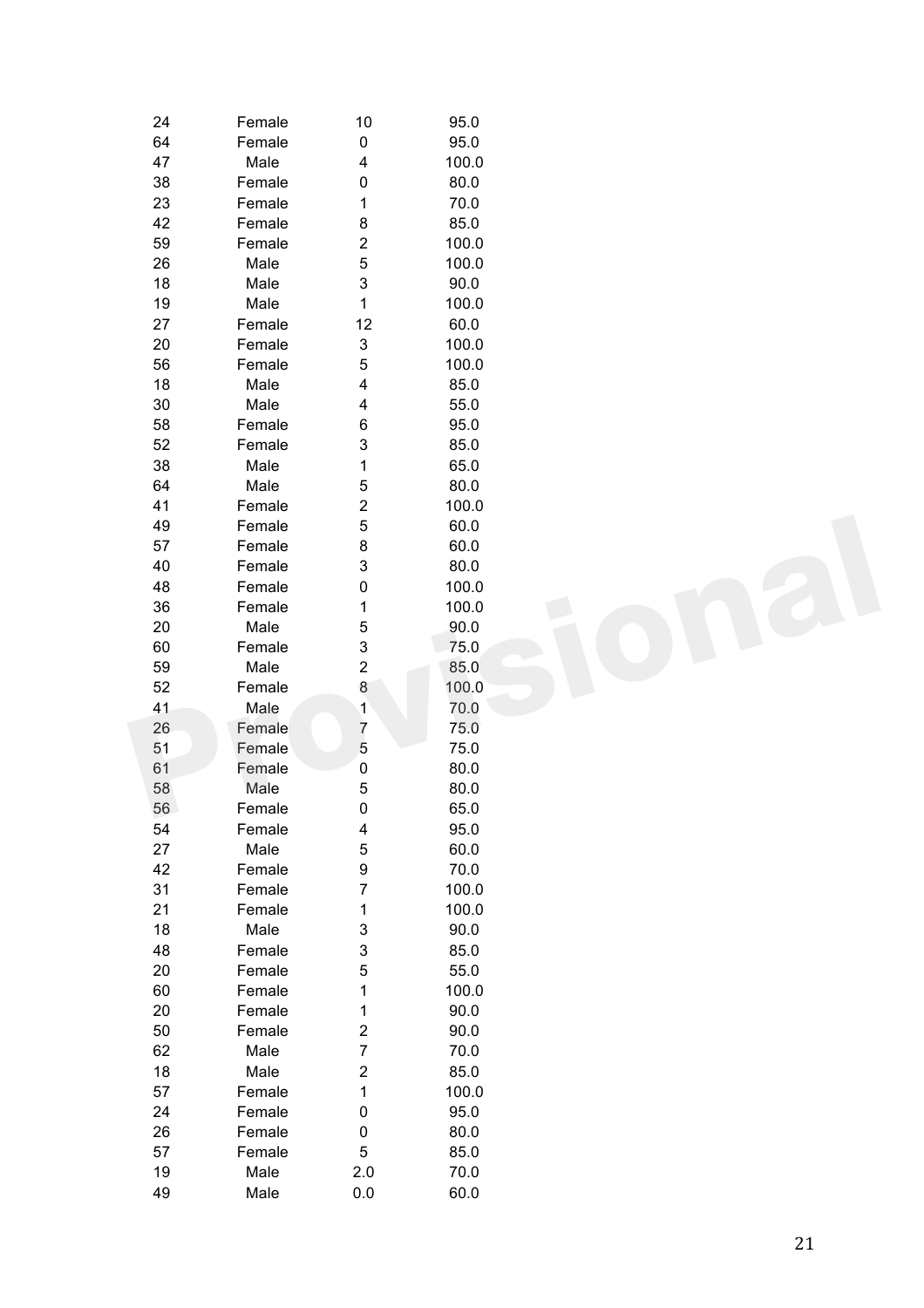| 23 | Female                                        | 2.0     | 85.0  |  |
|----|-----------------------------------------------|---------|-------|--|
| 58 | Female                                        | 5.0     | 55.0  |  |
| 55 | Male                                          | 4.0     | 80.0  |  |
| 41 | Female                                        | 5.0     | 100.0 |  |
| 41 | Female                                        | 0.0     | 100.0 |  |
| 25 | Female                                        | 2.0     | 75.0  |  |
| 49 | Female                                        | 0.0     | 90.0  |  |
| 49 | Female                                        | 1.0     | 100.0 |  |
| 21 | Female                                        | 6.0     | 75.0  |  |
| 50 | Male                                          | 1.0     | 85.0  |  |
| 19 | Male                                          | 3.0     | 65.0  |  |
| 59 | Male                                          | 3.0     | 85.0  |  |
| 41 | Male                                          | 0.0     | 80.0  |  |
| 44 | Male                                          | 13.0    | 100.0 |  |
| 20 | Female                                        | 13.0    | 85.0  |  |
| 47 | Male                                          | 5.0     | 90.0  |  |
| 21 | Male                                          | 2.0     | 55.0  |  |
| 47 | Female                                        | 7.0     | 55.0  |  |
| 55 | Female                                        | 1.0     | 90.0  |  |
| 23 | Female                                        | 13.0    | 100.0 |  |
| 61 | Male                                          | $1.0$   | 80.0  |  |
| 52 | Female                                        | $0.0\,$ | 100.0 |  |
| 20 | Male                                          | 10.0    | 60.0  |  |
| 51 | Female                                        | 0.0     | 65.0  |  |
| 42 | Female                                        | $0.0\,$ | 100.0 |  |
| 21 | Female                                        | 0.0     | 80.0  |  |
| 36 | Female                                        | 8.0     | 100.0 |  |
| 43 | Female                                        | 9.0     | 85.0  |  |
| 43 | Female                                        | 5.0     | 95.0  |  |
|    |                                               |         |       |  |
|    |                                               |         |       |  |
|    |                                               |         |       |  |
|    | le 2: Converging connectivity of the IFS seed |         |       |  |
|    |                                               |         |       |  |

## **Table 2:** Converging connectivity of the IFS seed

| <b>Region</b>                                 | x   | ν  | z  | Cytoarchitectonic<br>assignment |
|-----------------------------------------------|-----|----|----|---------------------------------|
| Cluster 1 (780 voxels)                        |     |    |    |                                 |
| L middle orbital gyrus                        | -46 | 46 | -2 |                                 |
| Cluster 2 (1235 voxels)                       |     |    |    |                                 |
| R Inferior frontal gyrus<br>(p. triangularis) | 52  | 28 | 14 | Area 45                         |

911 x, y, and z coordinates refer tot he peak voxel in MNI space. R, right; L, left.

- 
- 
- 
-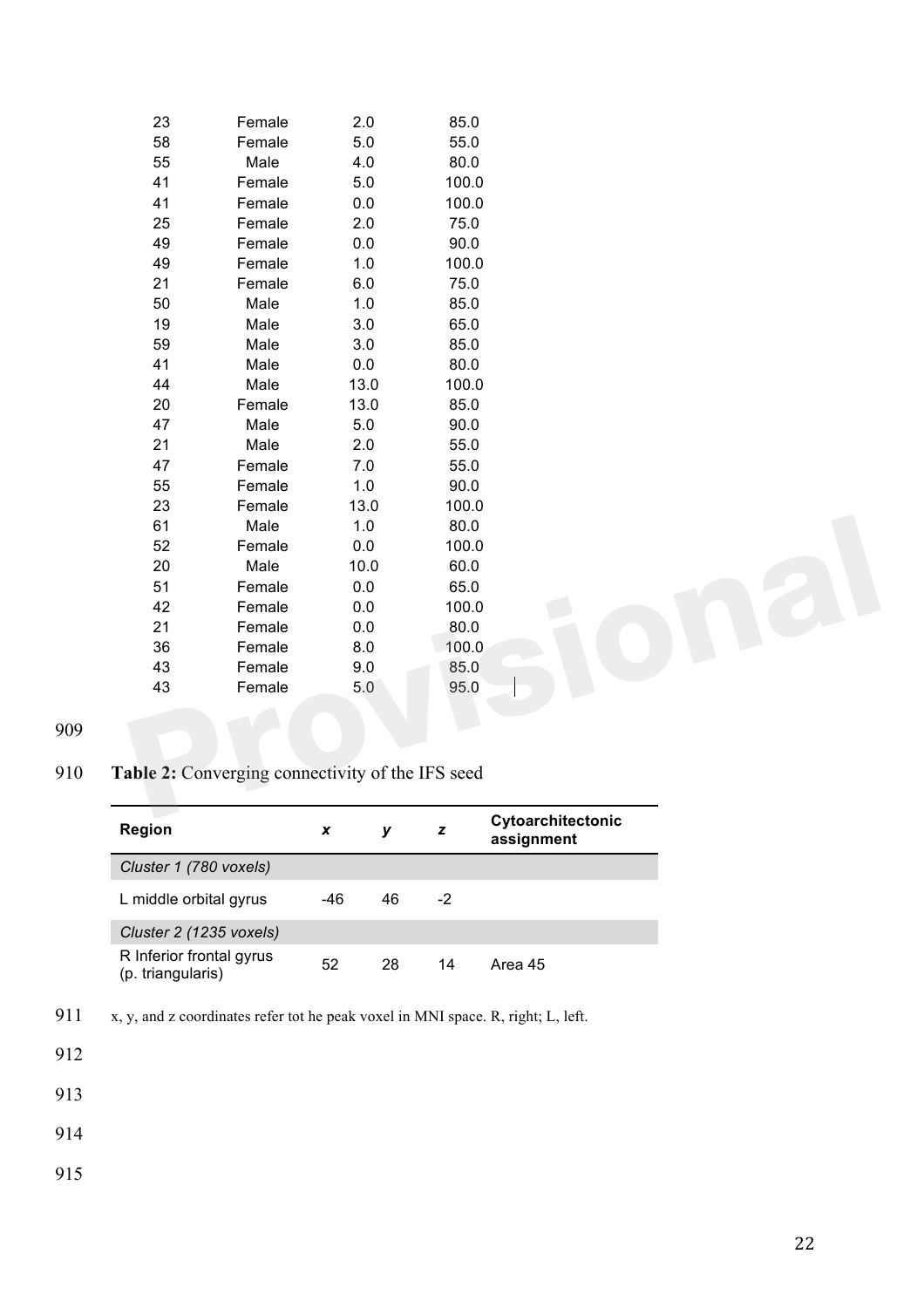## 917

# 918 **Table 3:** Specifically present connectivity of IFS seed

| Region                                      | x     | У     | z              | Cytoarchitectonic<br>assignment |
|---------------------------------------------|-------|-------|----------------|---------------------------------|
| <b>RS-FC</b>                                |       |       |                |                                 |
| Cluster 1 (5322 voxels)                     |       |       |                |                                 |
| L rectal gyrus                              | $-4$  | 24    | $-26$          |                                 |
| Cluster 2 (4183 voxels)                     |       |       |                |                                 |
|                                             | $-30$ | $-72$ | 20             |                                 |
| Cluster 3 (3958 voxels)                     |       |       |                |                                 |
|                                             | 14    | 18    | $-28$          |                                 |
| Cluster 4 (2318 voxels)                     |       |       |                |                                 |
|                                             | 36    | $-64$ | 24             |                                 |
| Cluster 5 (1630 voxels)                     |       |       |                |                                 |
| R Cerebellum (Crus 2)                       | 44    | $-66$ | $-50$          |                                 |
| Cluster 6 (1357 voxels)                     |       |       |                |                                 |
| L inferior temporal gyrus                   | $-52$ | $-50$ | $-26$          |                                 |
| Cluster 7 (817 voxels)                      |       |       |                |                                 |
| R inferior temporal gyrus                   | 54    | $-50$ | $-26$          |                                 |
| <b>MACM</b>                                 |       |       |                |                                 |
| Cluster 1 (279 voxels)                      |       |       |                |                                 |
| L insula lobe                               | $-30$ | 22    | $-10$          |                                 |
| <b>SC</b>                                   |       |       |                |                                 |
| Cluster 1 (26511 voxels)                    |       |       |                |                                 |
| R medial temporal pole                      | 32    | 6     | $-33$          |                                 |
| Cluster 2 (7299 voxels)                     |       |       |                |                                 |
|                                             | $-39$ | 3     | $-27$          |                                 |
| Cluster 3 (2577 voxels)                     |       |       |                |                                 |
| R superior frontal gyrus                    | 21    | 33    | 30             |                                 |
| Cluster 4 (1710 voxels)                     |       |       |                |                                 |
| L middle frontal gyrus                      | -40   | 51    | 10             |                                 |
| Cluster 5 (875 voxels)                      |       |       |                |                                 |
|                                             | $-24$ | 30    | $-23$          |                                 |
| Cluster 6 (525 voxels)                      |       |       |                |                                 |
|                                             | 28    | $-46$ | 36             | Area hIP1 (IPS)                 |
| Cluster 7 (341 voxels)                      |       |       |                |                                 |
| L inferior frontal gyrus<br>(p.Opercularis) | $-57$ | 15    | $\overline{7}$ | Area 44                         |
| Cluster 8 (229 voxels)                      |       |       |                |                                 |
| L SMA                                       | -8    | 17    | 52             | Area 6                          |
| Cluster 9 (153 voxels)                      |       |       |                |                                 |
| L precentral gyrus                          | $-33$ | $-7$  | 54             |                                 |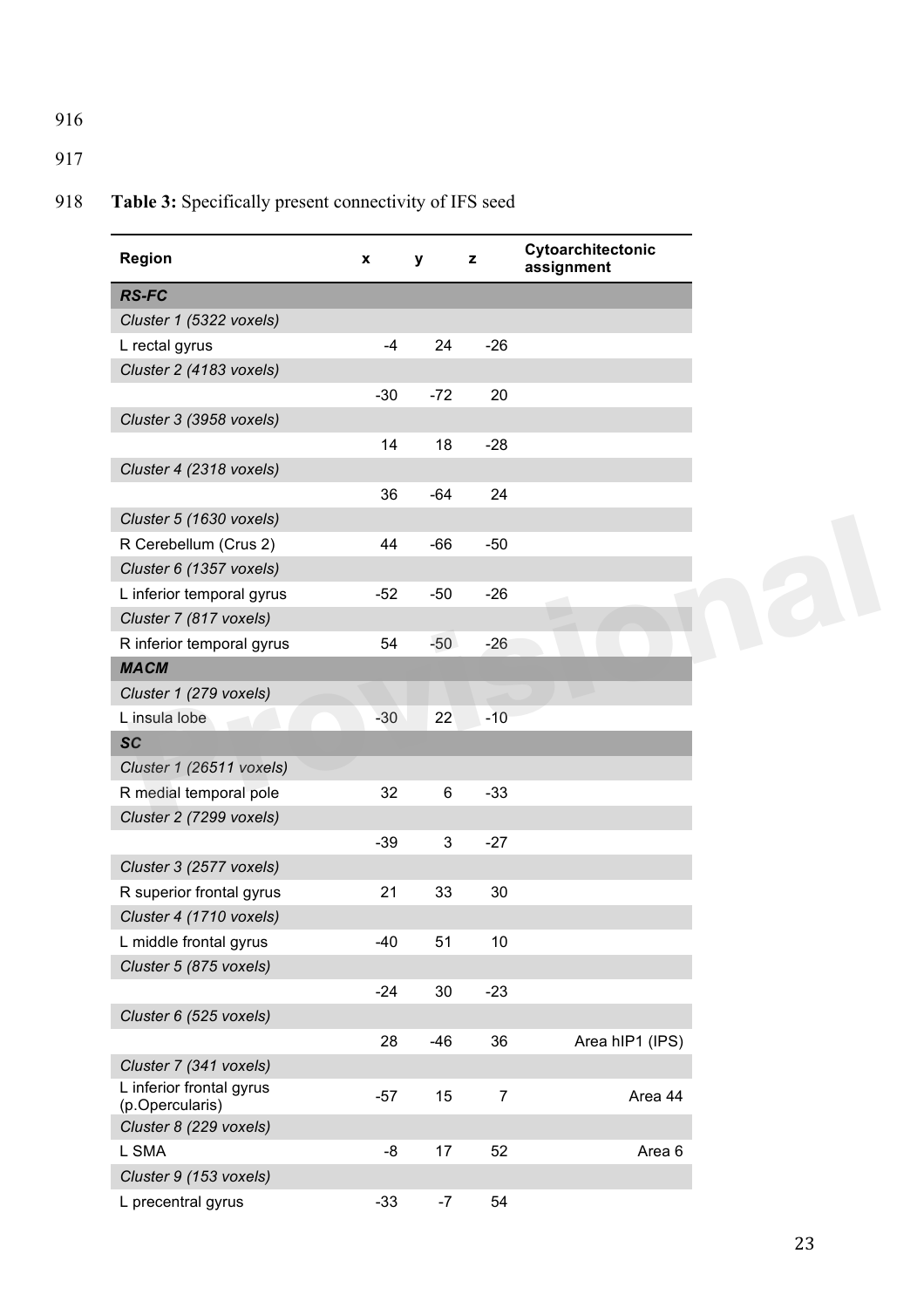| Cluster 10 (122 voxels)                                                          |       |       |       |               |  |  |  |  |
|----------------------------------------------------------------------------------|-------|-------|-------|---------------|--|--|--|--|
| L inferior frontal gyrus<br>(p. Orbitalis)                                       | $-46$ | 26    | $-5$  |               |  |  |  |  |
| PT                                                                               |       |       |       |               |  |  |  |  |
| Cluster 1 (919 voxels)                                                           |       |       |       |               |  |  |  |  |
| L superior medial gyrus                                                          | -8    | 54    | 28    |               |  |  |  |  |
| Cluster 2 (748 voxels)                                                           |       |       |       |               |  |  |  |  |
| R superior medial gyrus                                                          | 10    | 56    | 24    |               |  |  |  |  |
| Cluster 3 (387 voxels)                                                           |       |       |       |               |  |  |  |  |
| L paracentral lobule                                                             | $-10$ | $-34$ | 60    | Area 4a       |  |  |  |  |
| Cluster 4 (308 voxels)                                                           |       |       |       |               |  |  |  |  |
| R precuneus                                                                      | 8     | $-66$ | 40    | Area 7A (SPL) |  |  |  |  |
| Cluster 5 (234 voxels)                                                           |       |       |       |               |  |  |  |  |
| L inferior frontal gyrus<br>(p. Orbitalis)                                       | $-48$ | 22    | $-4$  | Area 45       |  |  |  |  |
| Cluster 6 (232 voxels)                                                           |       |       |       |               |  |  |  |  |
| L precuneus                                                                      | $-2$  | $-72$ | 36    | Area 7P (SPL) |  |  |  |  |
| Cluster 7 (179 voxels)                                                           |       |       |       |               |  |  |  |  |
| L middle temporal gyrus                                                          | $-58$ | $-28$ | $-12$ |               |  |  |  |  |
| Cluster 8 (111 voxels)                                                           |       |       |       |               |  |  |  |  |
|                                                                                  | $-4$  | $-36$ | $-48$ |               |  |  |  |  |
| Cluster 9 (107 voxels)                                                           |       |       |       |               |  |  |  |  |
| L middle occipital gyrus                                                         | $-52$ | $-70$ | $-2$  |               |  |  |  |  |
| x, y, and z coordinates refer tot he peak voxel in MNI space. R, right; L, left. |       |       |       |               |  |  |  |  |
| Table 4: Specifically absent connectivity of IFS seed                            |       |       |       |               |  |  |  |  |

919 x, y, and z coordinates refer tot he peak voxel in MNI space. R, right; L, left.

## 920

# 921 **Table 4:** Specifically absent connectivity of IFS seed

| Region                                        | X   | у  | z    | Cytoarchitectonic<br>assignment |
|-----------------------------------------------|-----|----|------|---------------------------------|
| <b>MACM</b>                                   |     |    |      |                                 |
| Cluster 1 (735 voxels)                        |     |    |      |                                 |
| L inferior frontal gyrus<br>(p. triangularis) | -42 | 40 | $-2$ |                                 |
| L inferior frontal gyrus<br>(p. triangularis) | -50 | 38 | 6    |                                 |
| L inferior frontal gyrus<br>(p. triangularis) | -52 | 20 | 30   | Area 45                         |
| Cluster 2 (166 voxels)                        |     |    |      |                                 |
| L middle frontal gyrus                        | -44 | 12 | 38   | Area 44                         |
| <b>SC</b>                                     |     |    |      |                                 |
| Cluster 1 (205 voxels)                        |     |    |      |                                 |
| L precentral gyrus                            | -50 | 4  | 16   |                                 |
| <b>PT</b>                                     |     |    |      |                                 |
| Cluster 1 (629 voxels)                        |     |    |      |                                 |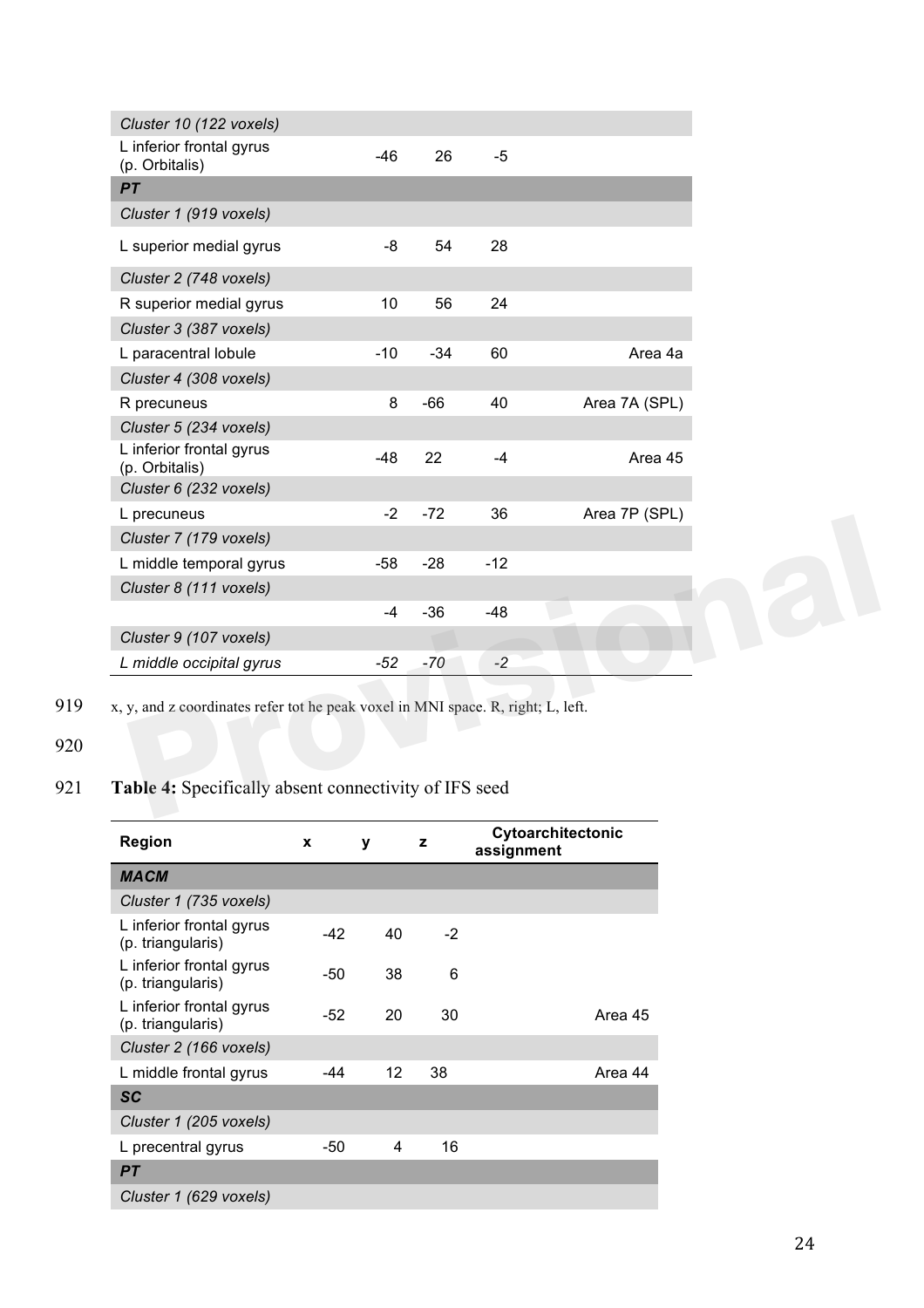| L inferior frontal gyrus<br>(p. triangularis) | -42 | 32 | 6  |         |
|-----------------------------------------------|-----|----|----|---------|
| Cluster 2 (339 voxels)                        |     |    |    |         |
| R inferior frontal gyrus<br>(p. triangularis) | 46  | 34 | 6  | Area 45 |
| Cluster 3 (119 voxels)                        |     |    |    |         |
| R precentral gyrus                            | 54  |    | 18 | Area 44 |

922 x, y, and z coordinates refer tot he peak voxel in MNI space. R, right; L, left

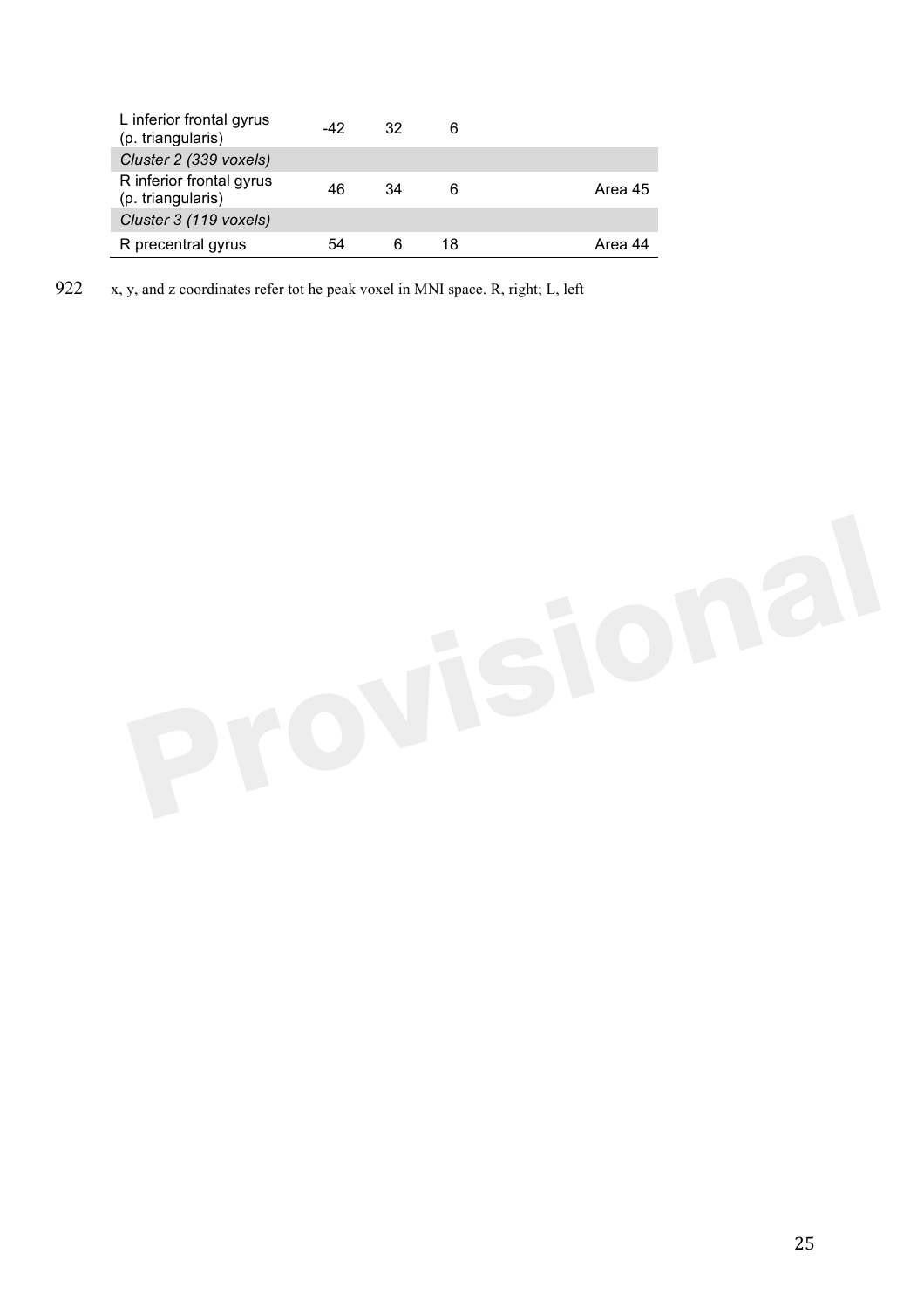

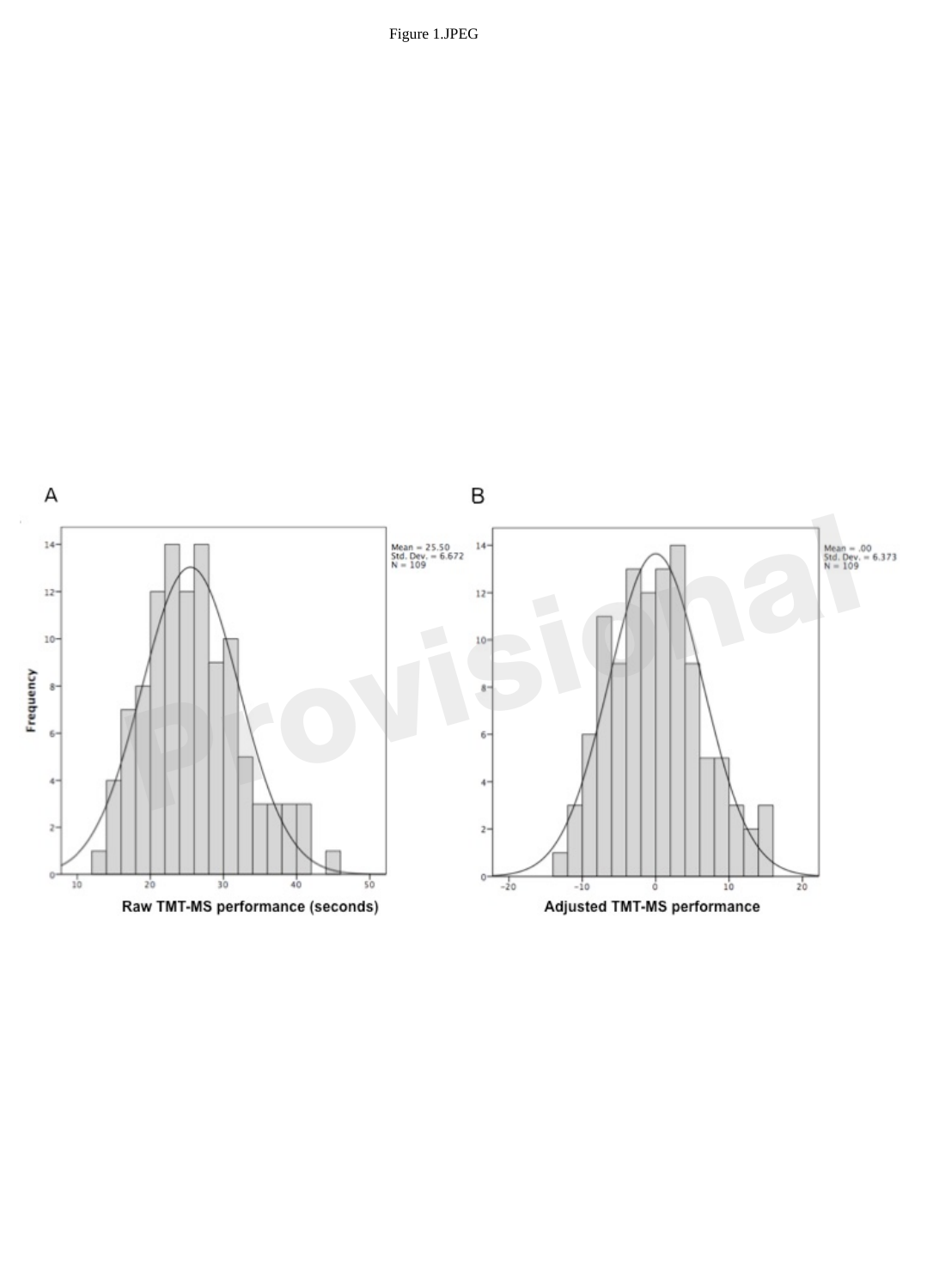

Adjusted time taken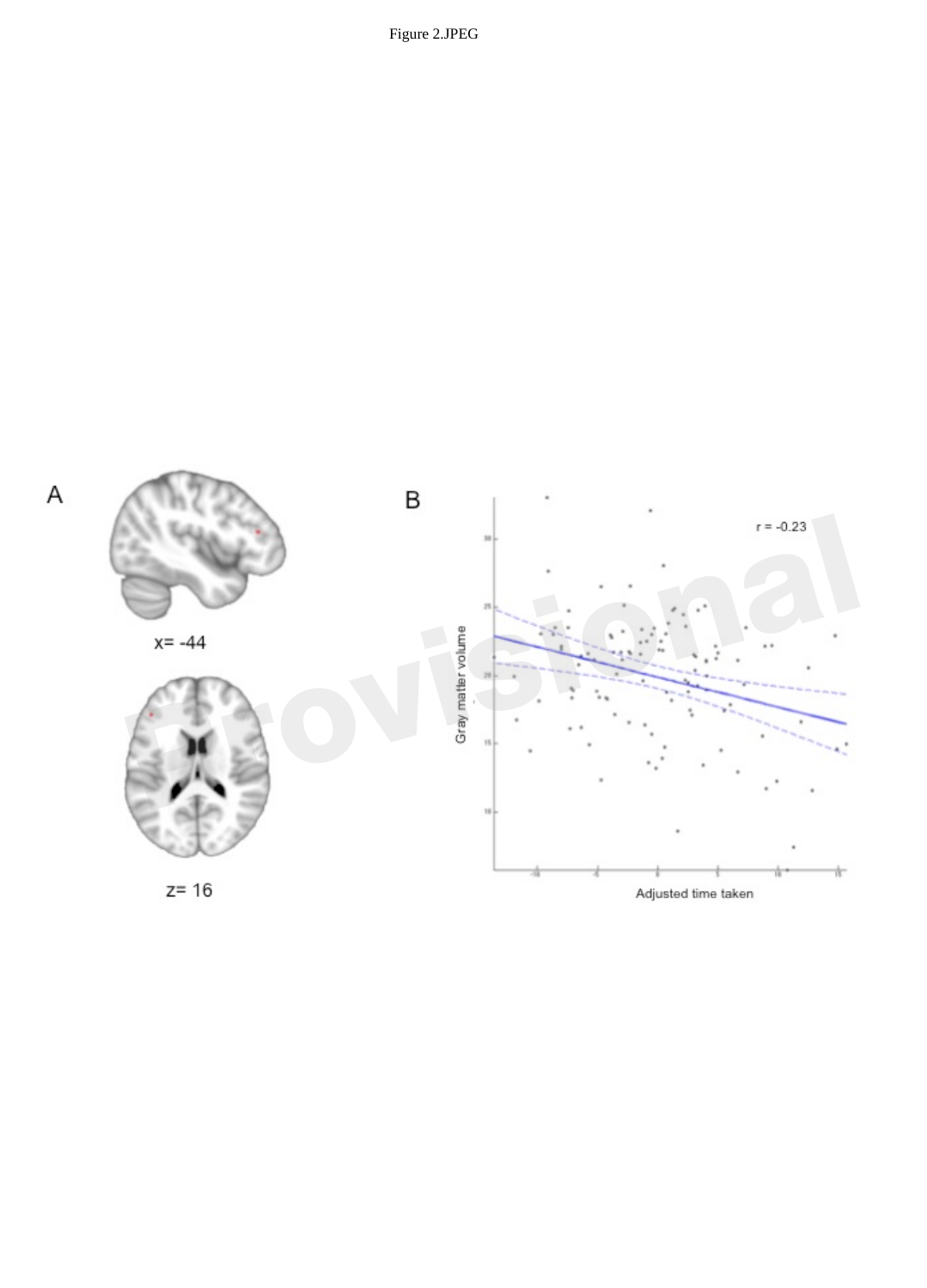

Figure 3.JPEG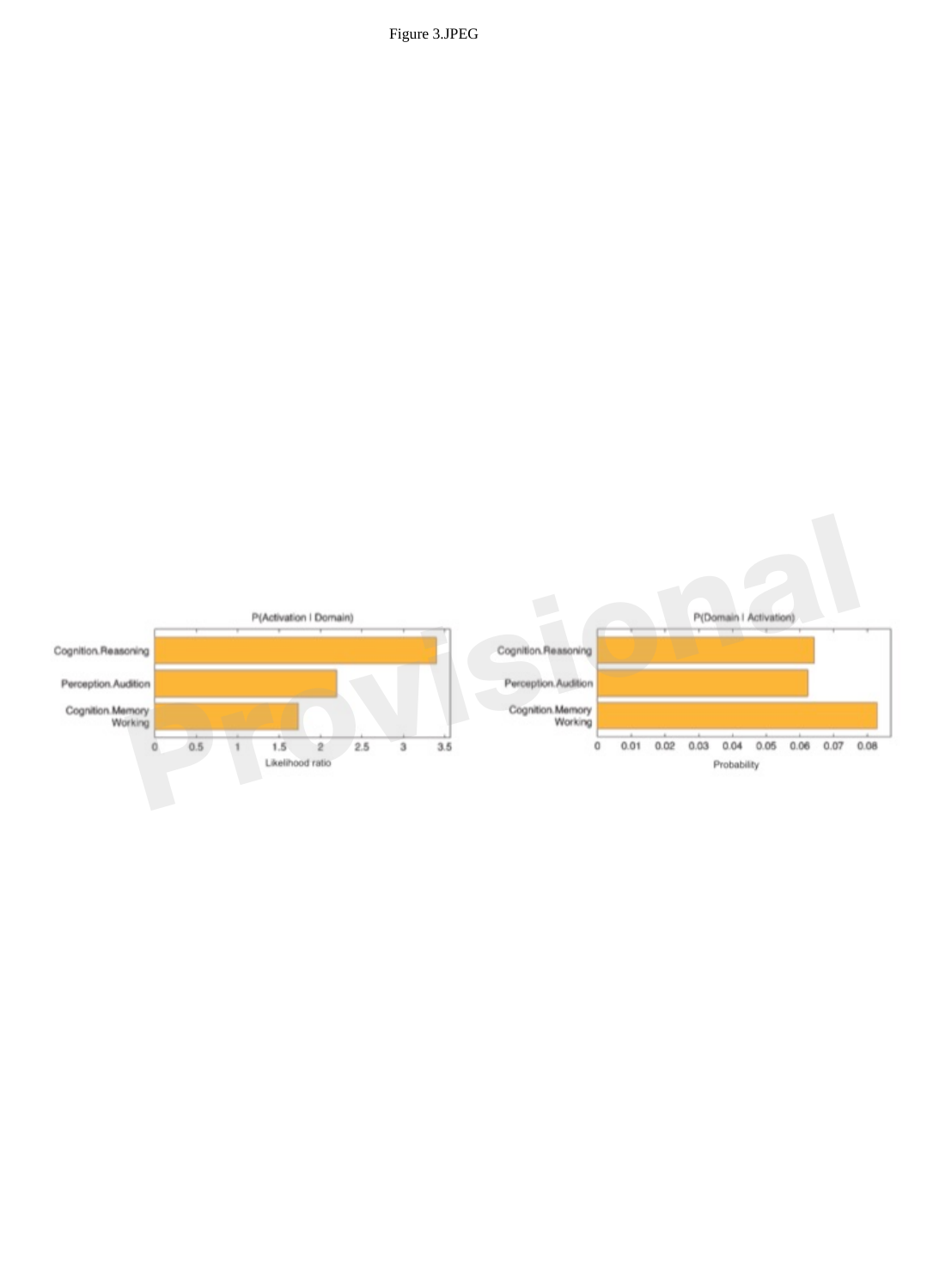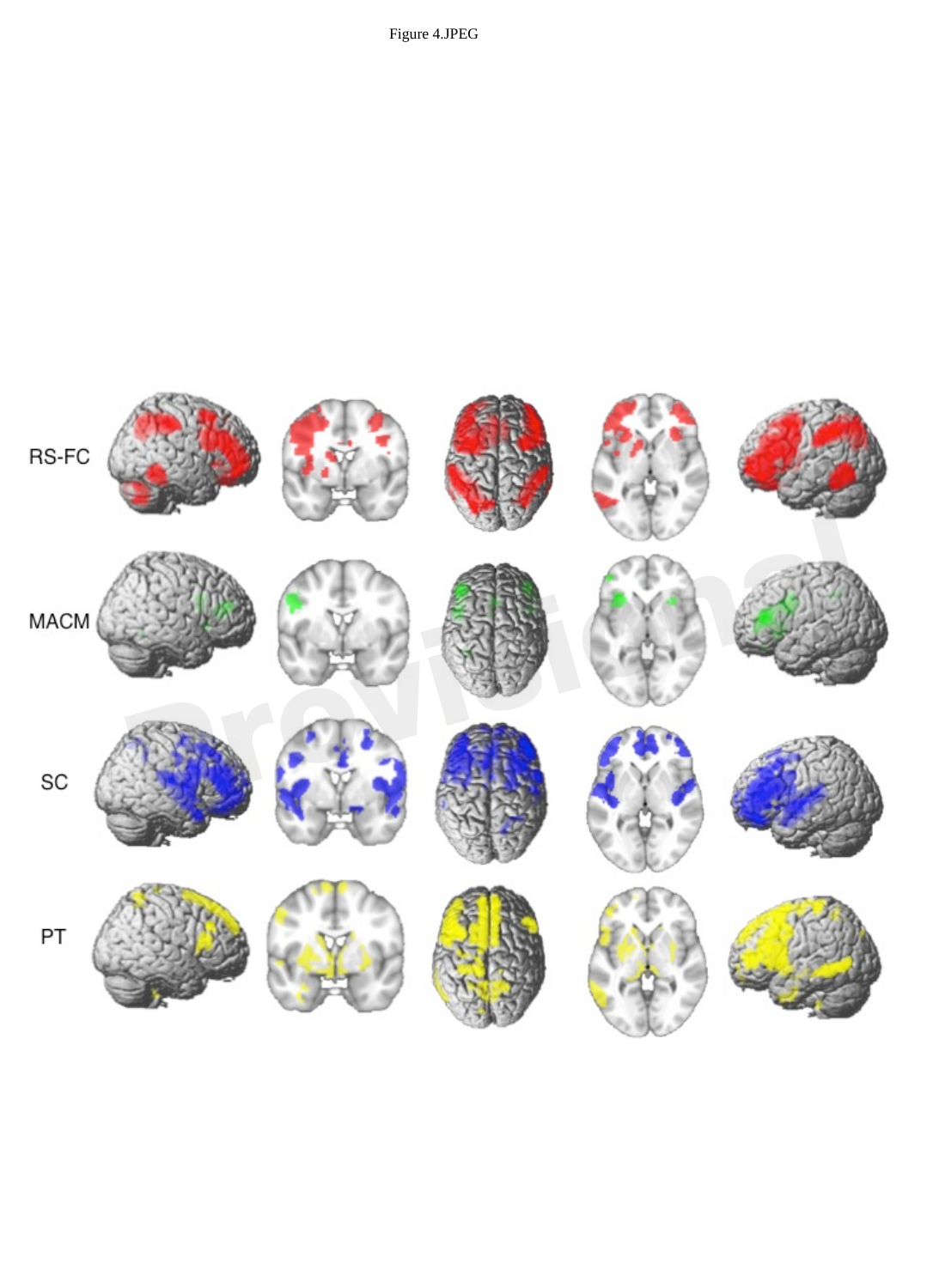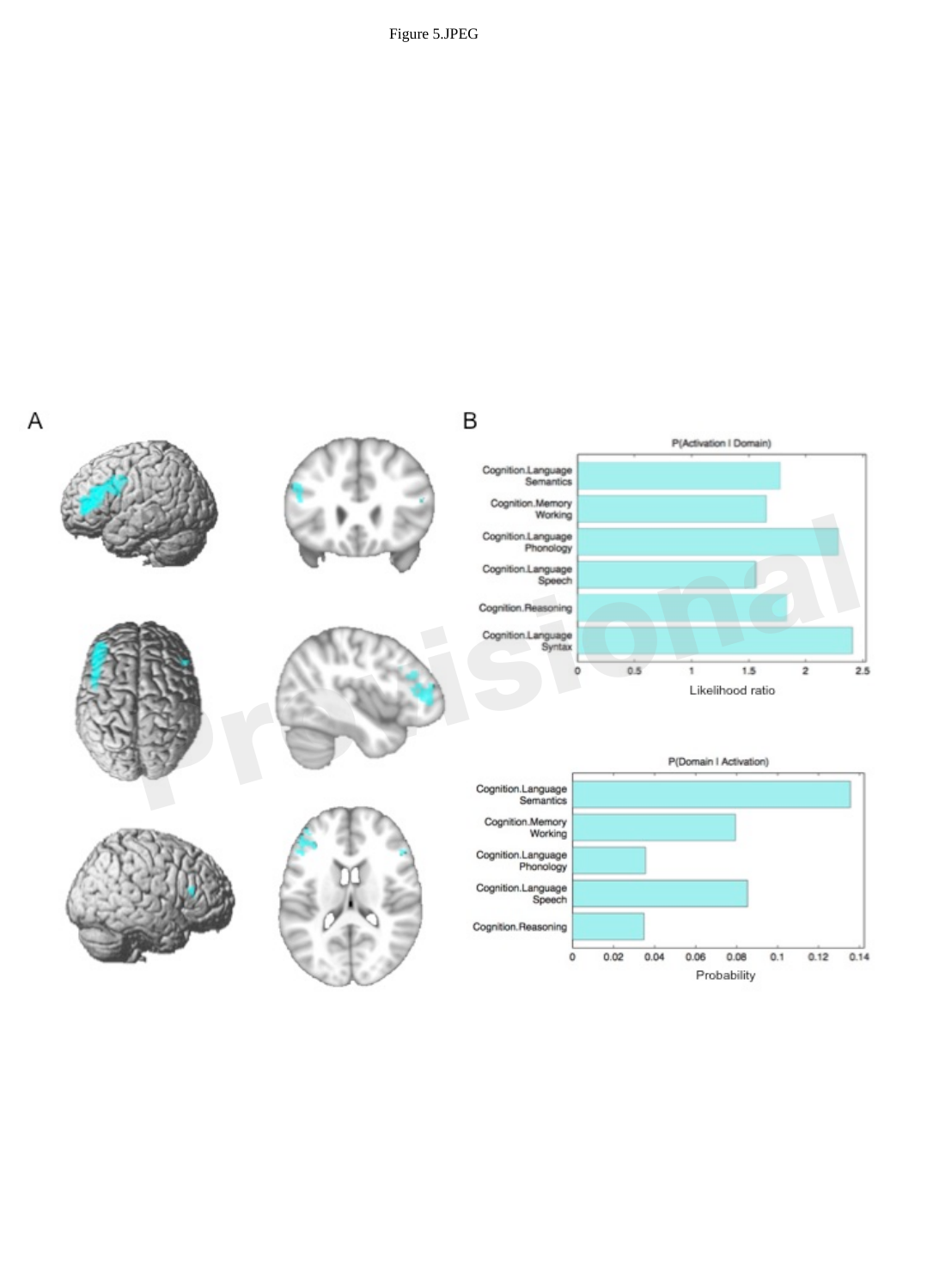Figure 6.JPEG

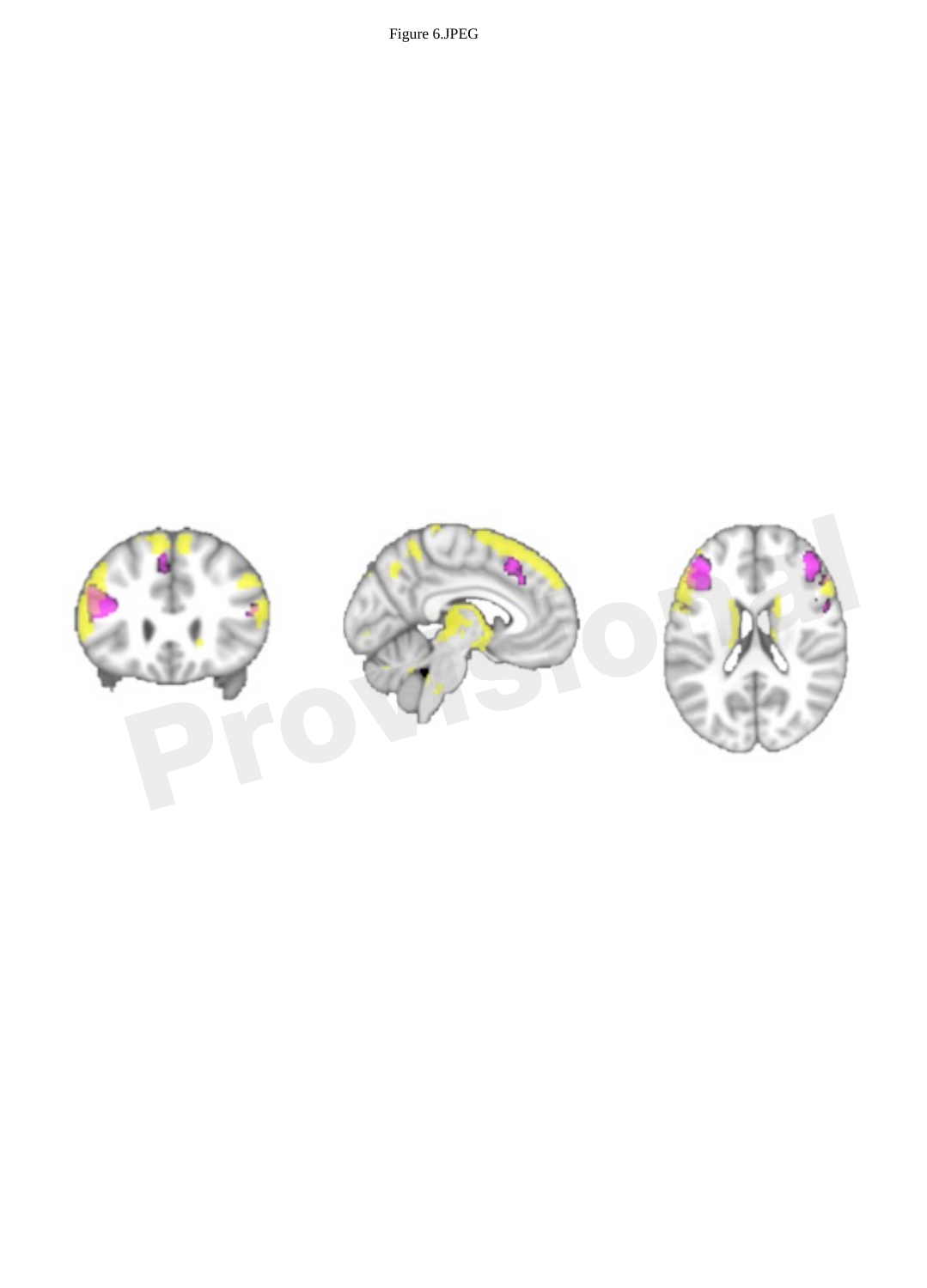Figure 7.JPEG